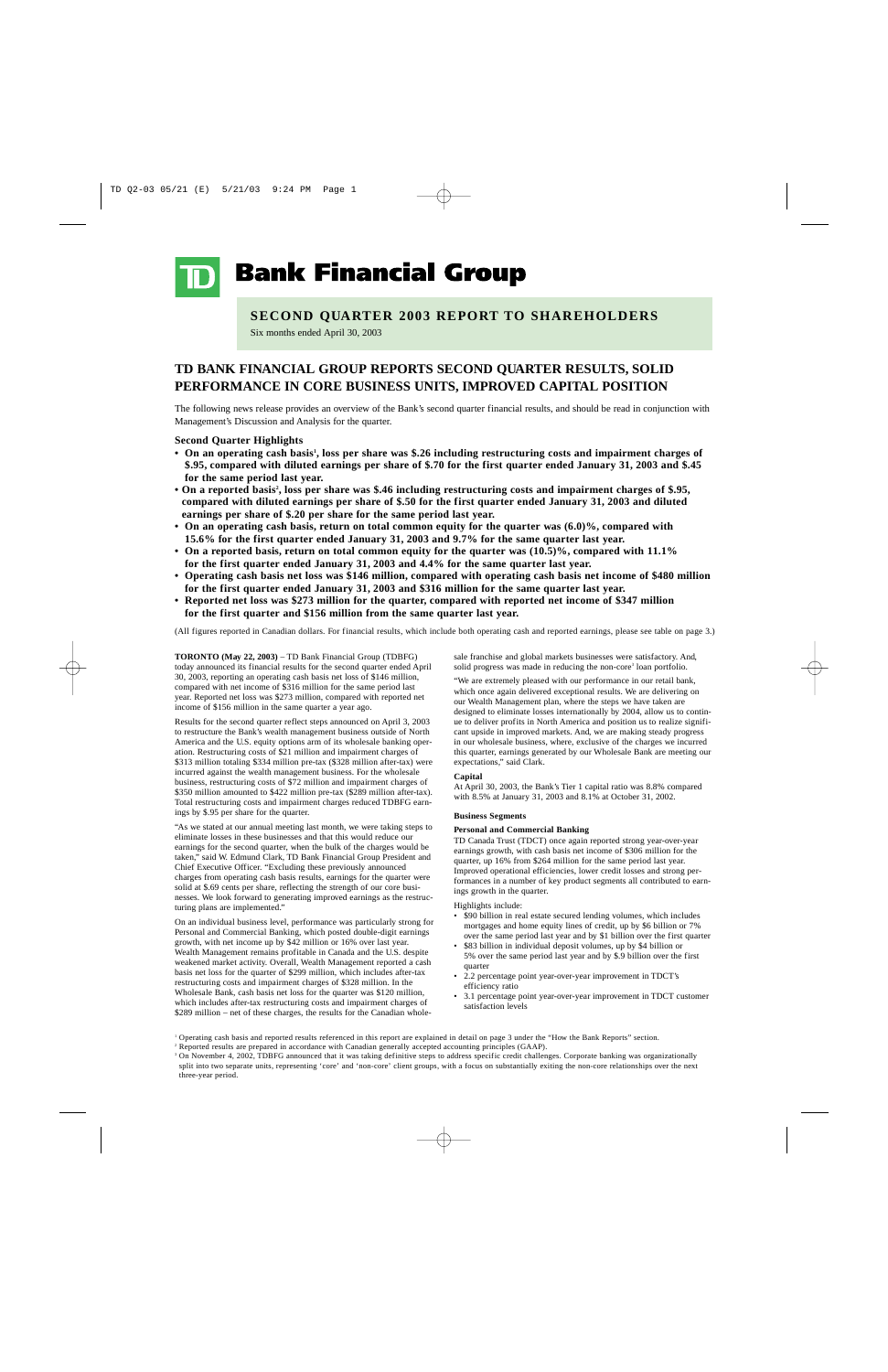Growth in under-represented businesses remains a key focus. Business deposit volume grew by \$2.4 billion or 11% over last year. Insurance products offered through TD Insurance and TD Meloche Monnex continue to be a key growth area for TDCT, with gross life and property and casualty insurance premium volumes of \$351 million, up \$74 million or 27% over the same period last year.

Credit quality continued to improve in personal lending and remained strong in commercial lending. Provision for credit losses decreased by \$19 million or 15% compared to the first quarter and by \$11 million or 10% over the same period last year, reflecting ongoing improvement in retail lending processes.

Operational efficiencies in the retail area continued to improve during the quarter. Expense management was strong. Cash basis expenses decreased by \$12 million or 1% from the same period last year, while revenue grew by 2%. As a result, TDCT's efficiency ratio improved by 2.2 percentage points year-over-year to 57.8% for the quarter. Year-todate cash basis efficiency ratio stands at 57.6%, which is better than the established plan.

Retail branch Customer Satisfaction Index (CSI) was 85.9% for the quarter, up from 85% over the first quarter and up significantly from 82.8% over the same period last year, representing the strongest performance yet since the TD-Canada Trust merger. CSI tracks customer satisfaction on an ongoing basis. Customers are contacted within 24 hours of completing a transaction to obtain feedback on level and quality of service and areas for possible improvement. On an annual basis, over 335,000 interviews are conducted for the Bank's retail CSI programs.

Price competition continues to impact on margins, particularly in mortgages and savings accounts. However, volume growth continues to be strong.

#### **Wealth Management**

Reflecting the previously announced charges, cash basis net loss for the second quarter was \$299 million, which includes after-tax restructuring costs and impairment charges of \$328 million. Cash basis net income in North America was \$46 million, down \$6 million or 12% from the first quarter and \$1 million or 2% from the same period last year. Results in North America remain solid, with the quarterly decline in net income due primarily to the impact of a shorter quarter and an overall decline in trading volumes.

Assets under management totaled \$110 billion, down \$2 billion from the first quarter and from October 31, 2002 reflecting ongoing challenges in the capital markets and the movement in foreign exchange rates. Assets under administration totaled \$240 billion at the end of the second quarter, up from \$237 billion at the end of the first quarter and \$234 billion at October 31, 2002.

TD Waterhouse is profitable in Canada and the United States, where steps have been taken to significantly reduce the cost base of operations to reflect lower trade volumes and to build a strong customer-focused brand. In Canada, TD Mutual Funds was the leader in mutual fund sales for the most recent RSP season, covering the three months that ended March 31, 2003, with net sales of \$365 million.

Outside of North America, aggressive steps are being taken to improve performance and reach break-even internationally by 2004. During the quarter, TDBFG announced the sale of its Australian discount brokerage operation after it became clear that it would be difficult to continue growing organically. Operations in the U.K. are being streamlined and strategic initiatives, such as the joint venture with The Royal Bank of Scotland where TDBFG provides the operational and settlement back office platform, are on track. Elsewhere internationally, appropriate steps are being taken to eliminate losses.

### **Wholesale Bank**

Reflecting the previously announced charges, cash basis net loss for the second quarter was \$120 million, which includes after-tax restructuring costs and impairment charges of \$289 million, compared to earnings of \$163 million last quarter and \$35 million the previous year. Exclusive of the charges, the Wholesale Bank is generating earnings that are on track with expectations.

Earnings, net of the charges, substantially reflect the performance of the core operating businesses, where all credits are performing. TD Securities did not incur any provision for credit losses in its core portfolio during the quarter, compared with provisions of \$300 million for the same period last year.

Non-core client group cash basis net income for the quarter was \$13 million. TD Securities made solid progress with its self-funded exit strategy from loans in its non-core portfolio. Loans in the non-core portfolio were reduced to \$7.2 billion, down from \$9.3 billion at January 31, 2003 and from \$11.2 billion at October 31, 2002.

During the second quarter, \$170 million of the sectoral allowance was utilized as a result of new specific loan loss provisions, down from \$236 million last quarter, taking the total to \$406 million for the sixmonth period that ended April 30, 2003. \$122 million in new impaired loans was recorded, down substantially on a quarter-over-quarter basis from \$458 million at January 31, 2003 and from \$770 million at October 31, 2002. At April 30, 2003, the sectoral allowance, including the above mentioned items and foreign exchange adjustments, amounted to \$813 million. TDBFG remains comfortable with its provisioning and is on track to exit its non-core portfolio as planned.

### **Organizational Changes**

TDBFG has made significant headway in enhancing its credit framework and its risk management and credit processes. In addition, the Bank has developed a new risk management strategy that is currently being implemented. With the implementation of this strategy underway, Clark also announced organizational changes in this area.

"Tom Spencer, Vice Chair Risk Management has announced his decision to leave at the end of this fiscal year. I would like to thank Tom for the critical role he played in developing and implementing the enhanced risk management strategy. He has worked diligently over the past few months to ensure that an enhanced strategy is in place and his work will ultimately strengthen the Bank going forward," said Clark. "With Tom's decision to leave, I have asked Bharat Masrani, Executive Vice President of Credit Risk Management to take on the leadership of our risk management area, effective immediately. In his new role, Bharat will be responsible for overseeing all aspects of risk management for the Bank, while continuing to oversee the non-core bank. Tom will act as an advisor to both Bharat and myself over the next few months in order to ensure a smooth transition," added Clark.

### **Conclusion**

"Operational excellence provides the foundation for generating value for our shareholders, and this quarter provides confirmation that we are delivering on this commitment. Our retail earnings are strong and improving as we build a better bank, our Wealth Management strategy is on track and our Wholesale Bank is benefiting from being refocused," said Clark. "We are executing on our plans and believe these will have a positive impact on our earnings as we move forward."

(As reported Thursday, May 22, 2003)

*From time to time, TD makes written and oral forward-looking statements, including in this report, in other filings with Canadian regulators or the U.S. Securities and Exchange Commission (SEC), and in other communications. All such statements are made pursuant to the "safe harbour" provisions of the United States Private Securities Litigation Reform Act of 1995. Forward-looking statements include, among others, statements regarding TD's objectives and strategies to achieve them, the outlook for TD's business lines, and TD's anticipated financial performance. Forward-looking statements are typically identified by words such as "believe", "expect", "may" and "could". By their very nature, these statements are subject to inherent risks and uncertainties, general and specific, which may cause actual results to differ materially from the expectations expressed in the forward-looking statements. Some of the factors that could cause such differences include: the credit, market, liquidity, interest rate, operational and other risks discussed in the management's discussion and analysis section of this report and other regulatory filings made in Canada and with the SEC; legislative and regulatory developments; the degree of competition in the markets in which TD operates, both from established competitors and new entrants; technological change; changes in government and economic policy including as to interest rates; the health of the global economic, business and capital markets environments; and management's ability to anticipate and manage the risks associated with these factors and execute TD's strategies. This list is not exhaustive. Other factors could also adversely affect TD's results. All such factors should be considered carefully when making decisions with respect to TD, and undue reliance should not be placed on TD's forward-looking statements. TD does not undertake to update any forward-looking statements, written or oral, that may be made from time to time by or on our behalf.*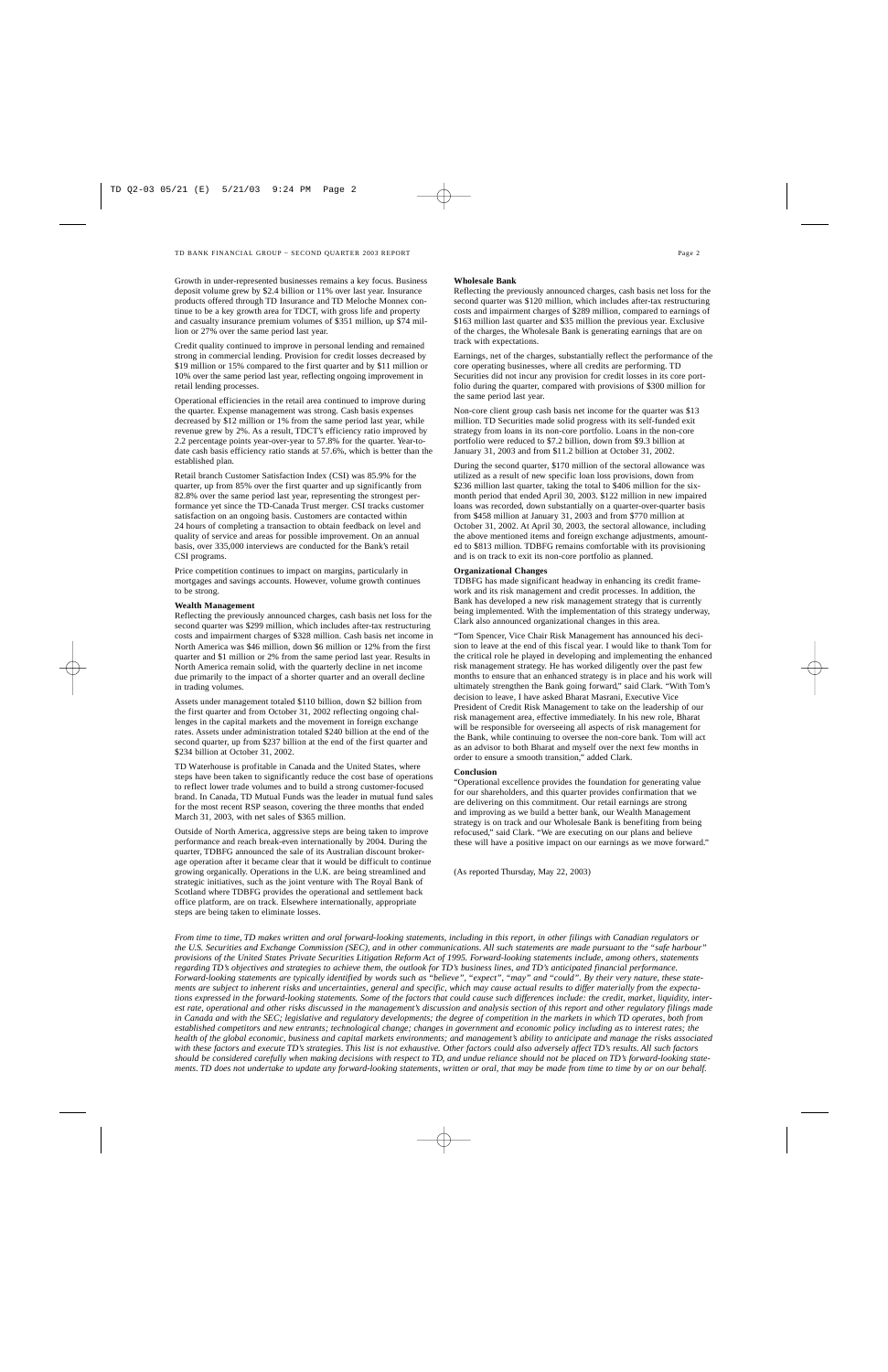# **Management's Discussion and Analysis of Operating Performance**

### **How the Bank Reports**

The Bank prepares its financial statements in accordance with Canadian generally accepted accounting principles (GAAP) and are presented on pages 10 to 16 of this Second Quarter Report to Shareholders. The Bank refers to results prepared in accordance with GAAP as the "**reported basis**".

In addition to presenting the Bank's results on a reported basis, the Bank utilizes the "**operating cash basis**" to assess each of its businesses and to measure overall Bank performance against targeted goals. The definition of operating cash basis begins with the reported GAAP results and then excludes the impact of special items and non-cash charges related to identified intangible amortization from business combinations. There were no special items in the first and second quarters of 2003. For fiscal 2002, the only special item excluded was a gain on sale of the Bank's mutual fund record keeping and custody business in the first and third quarter 2002. The Bank views special items as transactions that are not part of the Bank's normal daily business operations and are therefore not indicative of underlying trends. The Bank's non-cash identified intangible amortization charges relate to the Canada Trust acquisition in fiscal 2000. Excluding noncash amortization charges related to identified intangibles ensures comparable treatment between periods. Consequently, the Bank believes that the operating cash basis provides the reader with an understanding of the Bank's results that can be consistently tracked from period to period.

The goodwill impairment recorded by the Bank in the second quarter 2003 relating to the international unit of its wealth management business and its U.S. equity options business was not considered a special item for exclusion when determining

the operating cash basis results. Restructuring costs are reviewed by the Bank on a case-by-case basis to determine whether they are deemed special items. The restructuring charges recognized by the Bank in the second quarter 2003, related to the international unit of its wealth management business and its U.S. equity options business, were not considered special items given that they were incurred as part of the rationalization of the existing businesses and not as part of an acquisition which the Bank would normally consider as a special item.

As explained, operating cash basis results are different from reported results determined in accordance with GAAP. The term "operating cash basis results" is not a defined term under GAAP, and therefore may not be comparable to similar terms used by other issuers. The table below provides a reconciliation between the Bank's operating cash basis results and its reported results.

### **Net Loss**

Operating cash basis net loss for the quarter was \$146 million, compared with operating cash basis net income of \$316 million for the same quarter last year. On an operating cash basis, loss per share was \$.26, compared with basic earnings per share of \$.46 and diluted earnings per share of \$.45 in the same quarter last year. Operating cash basis return on total common equity was (6.0)% for the quarter as compared with 9.7% last year. Operating cash basis return on invested capital was (5.0)% for the quarter compared with 8.4% in the same quarter a year ago.

Reported net loss was \$273 million for the second quarter, compared with reported net income of \$156 million in the

(unaudited, in millions of dollars)

### **Reconciliation of Operating Cash Basis Results to Reported Results**

*For the three months ended For the six months ended* **April 30 April 30 April 30 April 30 April 30 2003 2002 2003** 2002 **2003** 2002 Net interest income (TEB) <br> **8 1,473** \$ 1,368 **\$ 2,917** \$ 2,629<br>
Provision for credit losses (98) (400) (210) (725) Provision for credit losses **(98)** (400) (210) (725)<br>Other income **996** 1,189 2,165 2,819 Other income **996** 1,189 **2,165** 2,819 Non-interest expenses **(2,365)** (1,687) **(4,110)** (3,478) **Income before provision for income taxes and non-controlling interest in net income of subsidiaries 6** 470 **762** 1,245 Provision for income taxes (TEB) (129) (136) (382) (366)<br>
Non-controlling interest in net income of subsidiaries (23) (18) (46) (35) Non-controlling interest in net income of subsidiaries **(23)** (18) **(46)** (35) **Net income (loss) – operating cash basis <br>
<b>S** (146) \$ 316 \$ 334 \$ 844<br>
Preferred dividends (22) (24) (45) (47) Preferred dividends **(22)** (24) **(45)** (47) **Net income (loss) applicable to common shares – operating cash basis \$ (168)** \$ 292 **\$ 289** \$ 797 Gain on sale of mutual fund record keeping business, net of income taxes **–** – **–** 14 **Net income (loss) applicable to common shares – cash basis (168) 292 289 811**<br>Non-cash intangible amortization, net of income taxes (127) (160) (260) (324) Non-cash intangible amortization, net of income taxes (127) **Net income (loss) applicable to common shares – reported basis \$ (295)** \$ 132 **\$ 29** \$ 487 (dollars) Basic net income (loss) per common share – operating cash basis **\$ (.26)** \$ .46 **\$ .45** \$ 1.25 Diluted net income (loss) per common share – operating cash basis **(also income absoluted net income (loss)** per common share – reported basis **(also income absoluted income (loss)** per common share – reported basis **(also** Basic net income (loss) per common share – reported basis **(.46)** .20 **.04** .76 Diluted net income (loss) per common share – reported basis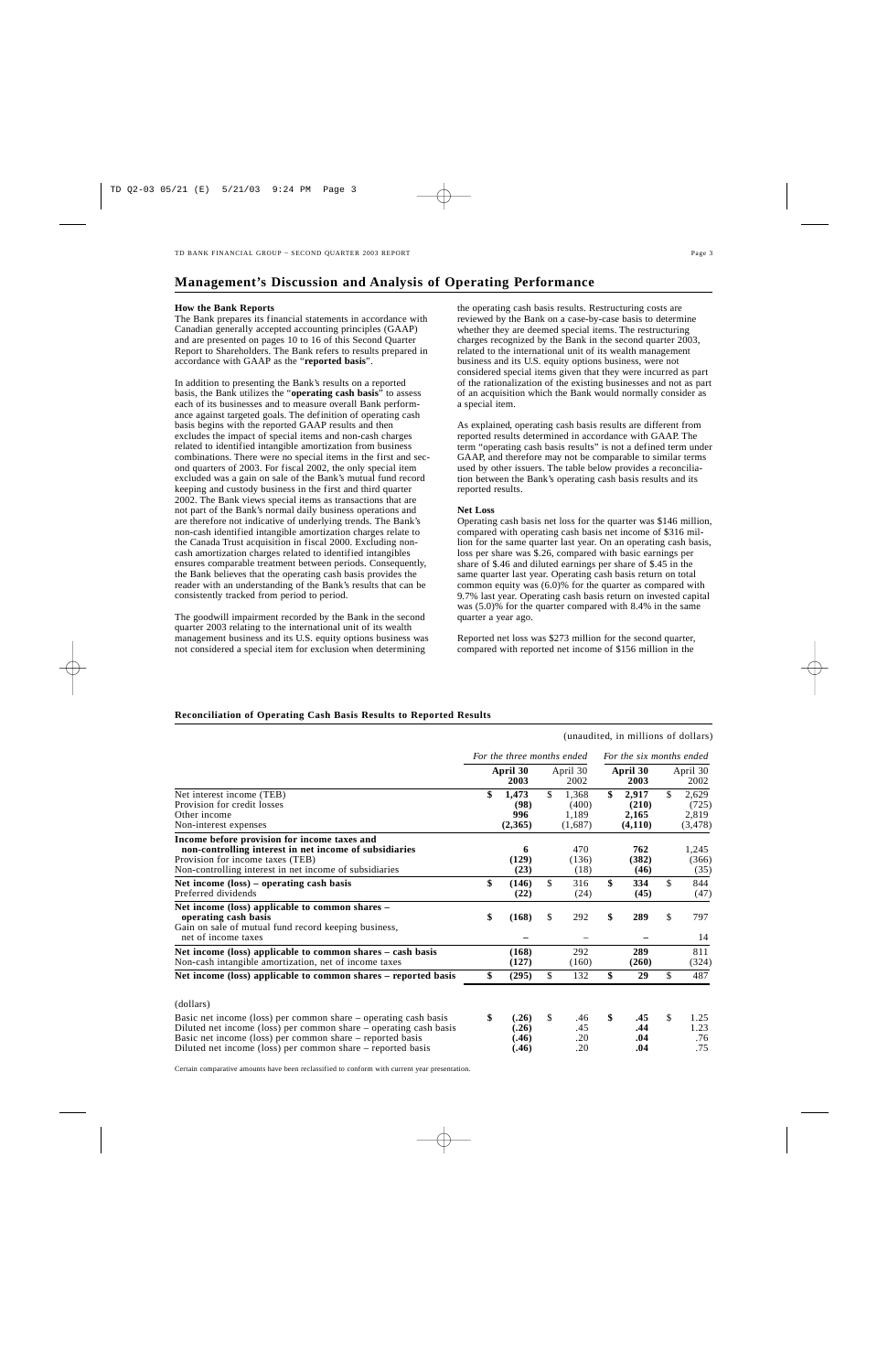same quarter last year. Reported loss per share was \$.46 in the quarter compared with reported basic and diluted earnings per share of \$.20 last year. Reported return on total common equity was (10.5)% for the quarter compared with 4.4% last year. Reported return on invested capital was (8.7)% for the quarter compared with 3.8% last year.

For the six months ended April 30, 2003, operating cash basis net income was \$334 million compared with \$844 million for the same period last year. On an operating cash basis, basic earnings per share was \$.45, compared with basic earnings per share of \$1.25 in the same period last year and diluted earnings per share was \$.44, compared with diluted earnings per share of \$1.23 last year. Operating cash basis return on total common equity was 5.1% for the six months ended April 30, 2003 compared with 13.1% for the same period last year. Operating cash basis return on invested capital was 4.2% for the six months ended April 30, 2003 compared with 11.5% in the same period a year ago.

Reported net income was \$74 million for the six months ended April 30, 2003 compared with net income of \$534 million in the same period last year. Reported basic and diluted earnings per share was \$.04 for the six months ended April 30, 2003 compared with basic earnings per share of \$.76 and diluted earnings per share of \$.75 in the same period last year. Reported return on total common equity was .5% for the six months ended April 30, 2003, compared with 8% last year. Reported return on invested capital was .4% for the six months ended April 30, 2003, compared with 7% last year.

The Bank's total economic loss was \$537 million in the second quarter 2003 compared with an economic loss of \$96 million in the same quarter last year. The Bank's total economic loss for the six months ended April 30, 2003 was \$461 million compared with a total economic profit of \$17 million in the same period a year ago. The Bank utilizes economic profit as a tool to measure shareholder value creation. Economic profit (loss) is operating cash basis net income (loss) applicable to common shares after providing a charge for invested capital. Invested capital is equal to common equity plus the cumulative amount of goodwill and intangible assets amortized as of the reporting date.

### **Net Interest Income**

Net interest income is calculated on a taxable equivalent basis (TEB), which means that the value of non-taxable or taxexempt income such as dividends is adjusted to its before tax value. Net interest income (TEB) was \$1,473 million this quarter, a year-over-year increase of \$105 million or 8%. The increase in net interest income partially relates to Personal and Commercial Banking where personal loan volumes – excluding securitizations – increased \$4 billion from a year ago. Net interest income excluding the TEB adjustment was \$1,417 million this quarter, a year-over-year increase of \$109 million.

For the six months ended April 30, 2003, net interest income (TEB) was \$2,917 million, an increase of \$288 million or 11% over the same period last year. The increase in net interest income primarily related to interest income from trading activities in the Wholesale Bank. Net interest income excluding the TEB adjustment for the six months ended April 30, 2003 was \$2,807 million, an increase of \$299 million compared with the same period last year.

### **Other Income**

Other income on an operating cash and reported basis was \$996 million for the quarter, a decrease of \$193 million or 16% from the same quarter last year. Trading income reported in other income decreased by \$91 million compared with the same quarter last year, while trading related income generated by the Wholesale Bank – which is the total of trading income reported in other income and the net interest income on trading positions reported in net interest income – was \$334 million for the quarter, an increase of \$30 million or 10% compared with a year ago. The increase over last year is primarily due to higher revenues in equity structured products related to strong demand for convertible equity debentures and higher foreign exchange trading revenues due to more volatility. Revenues from corporate credit fees declined by \$16 million or 14% as compared with a year ago as a result of a drop in credit originations. The investment securities portfolio realized net losses of \$23 million this quarter compared with losses of \$12 million in the same quarter last year. The net losses this quarter are attributable to generally weaker equity markets. Overall, the equity investment securities portfolio continues to have a surplus over its book value of \$243 million compared with \$228 million at the end of 2002. Also contributing to the decline in other income were write downs of \$39 million during the quarter as a result of other than temporary impairments in certain international wealth management joint ventures. In addition, the decline in other income reflected a decrease in self-directed brokerage revenues of \$38 million or 16% compared with the same quarter a year ago. This decrease reflects a 25% drop in average trades per day to 78,000 from 104,000 a year ago. Income from mutual fund management decreased by \$13 million or 10% over the same quarter last year due to continued weak equity markets. Somewhat offsetting this decline in other income was a yearover-year increase in income from loan securitizations of \$8 million or 17% due to higher levels of securitized assets and an increase in card services and service fees of \$18 million or 9%.

For the six months ended April 30, 2003, other income was \$2,165 million, a decrease of \$654 million or 23% compared with the same period last year, after excluding the special gain from the sale of the Bank's mutual fund record keeping business in the first quarter 2002. In the first quarter 2002, the Bank sold its mutual fund record keeping business and recorded a pre-tax gain of \$18 million. The Bank has excluded this special gain in analyzing its performance as it is not a recurring event. Reported other income was \$2,165 million for the six months ended April 30, 2003, a decrease of \$672 million or 24% from the same period last year.

For the six months ended April 30, 2003, trading income reported in other income decreased by \$440 million or 82% compared with last year, while trading related income generated by the Wholesale Bank was \$708 million for the period, a decrease of \$97 million or 12% compared with the same period last year. The decrease reflected a decline in market activity levels across equity and interest rate products compared with last year. Underwriting fees decreased by \$39 million or 41% as compared with the same period a year ago, primarily due to equity underwriting activity declining from the first two quarters of last year. The investment securities portfolio realized net losses of \$18 million for the six months ended April 30, 2003 compared with gains of \$48 million in the same period last year. The decrease is primarily attributable to weaker equity markets. The decline in other income for the six months ended April 30, 2003 also reflected a decrease in selfdirected brokerage revenues of \$51 million or 11%, a decrease of \$16 million or 6% in income from mutual fund management and write downs of \$39 million in certain international wealth management joint ventures as discussed above for the quarter.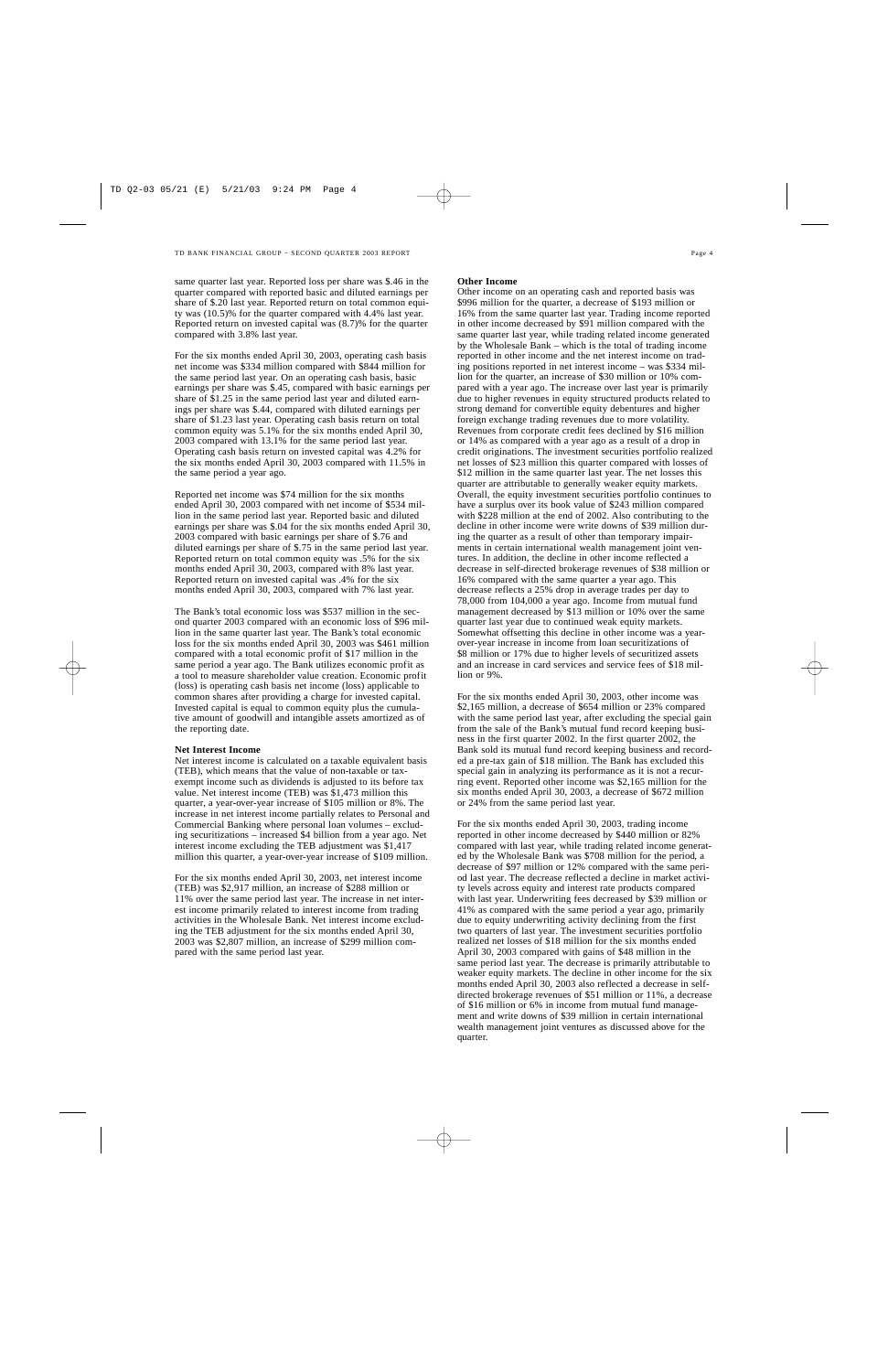### **Non-Interest Expenses**

Total operating cash basis expenses for the quarter increased by \$678 million from a year ago to \$2,365 million. The increase in expenses is primarily a result of \$624 million in goodwill write downs related to the international unit of the Bank's wealth management business and its U.S. equity options business in the Wholesale Bank. During the quarter, the Bank reviewed the value of goodwill assigned to these businesses and determined that an impairment in value had occurred. In addition, the Bank determined that it was necessary to restructure these operations and as a result recorded \$87 million in restructuring costs in the second quarter 2003. On the other hand, expenses for Personal and Commercial Banking decreased due to personnel savings. Operating cash basis expenses exclude non-cash identified intangible amortization. On a reported basis, expenses increased by \$620 million from a year ago to \$2,564 million. In the second quarter 2003, the impact of non-cash identified intangible amortization on the Bank's reported expenses was \$199 million compared with \$257 million in the same quarter a year ago. Beginning in fiscal 2003, the Bank has applied the fair value method of accounting for stock options and recorded an expense of \$3 million this quarter.

On an operating cash basis, the Bank's overall efficiency ratio weakened to 95.8% in the current quarter from 66.0% the same quarter a year ago. The Bank's consolidated efficiency ratio is impacted by shifts in its business mix and the goodwill impairment and restructuring charges incurred this quarter. The efficiency ratio is viewed as a more relevant measure for Personal and Commercial Banking, which had an efficiency ratio of 57.8% this quarter as compared with 60.0% a year ago, after excluding non-cash items and funding costs for the acquisition of Canada Trust. On a reported basis, the Bank's overall efficiency ratio weakened to 106.3% from 77.9% in the same quarter a year ago.

For the six months ended April 30, 2003, operating cash basis expenses increased \$632 million to \$4,110 million compared with the same period last year, primarily as a result of the goodwill impairment and restructuring costs as previously discussed for the quarter. On a reported basis, expenses increased by \$512 million from a year ago to \$4,521 million. The impact of non-cash identified intangible amortization on the Bank's reported expenses for the six months ended April 30, 2003 was \$411 million compared with \$531 million in the same period a year ago. For the six months ended April 30, 2003 the expense related to stock-based compensation included in non-interest expenses is \$5 million. On an operating cash basis, the Bank's overall efficiency ratio for the six months ended April 30, 2003 weakened to 80.9% from 63.8% the same period a year ago. On a reported basis, the Bank's overall efficiency ratio for the six months ended April 30, 2003 weakened to 90.9% from 75.0% in the same period a year ago.

### **Taxes**

The Bank's operating cash basis effective tax rate, on a taxable equivalent basis, was impacted by the goodwill and joint venture write downs recorded in the quarter. As portions of these write downs are not tax-effected for reporting purposes, the provision for income taxes as a percentage of pre-tax income is not considered a meaningful measure this quarter.

### **Balance Sheet**

Total assets were \$322 billion at the end of the second quarter, \$44 billion or 16% higher than as at October 31, 2002. Increased securities volumes from securities purchased under resale agreements and trading securities represented \$29 billion and \$10 billion of the increase, respectively. As compared with year end, personal loans, including securitizations, increased by \$2 billion to reach \$45 billion. At the end of the second quarter, residential mortgages, including securitizations, increased by \$2 billion to reach \$69 billion as compared

with year end. Bank-originated securitized assets not included on the balance sheet amounted to \$16 billion compared with \$15 billion at October 31, 2002.

Wholesale deposits increased by \$14 billion and securities sold short or under repurchase agreements increased by \$16 billion as compared with October 31, 2002. Personal non-term deposits remained stable, as compared with October 31, 2002, at \$51 billion while personal term deposits increased by \$2 billion to reach \$52 billion.

### **Managing Risk**

### **Credit Risk and Provision for Credit Losses**

During the quarter, the Bank expensed \$98 million through the provision for credit losses, compared with \$400 million in the same quarter last year. All the provision for credit losses during the quarter was related to the personal and commercial bank. In addition, the Bank transferred \$170 million from sectoral allowances to specific allowances. For the six months ended April 30, 2003, the Bank expensed \$210 million through the provision for credit losses compared with \$725 million for the same period last year. During the six months ended April 30, 2003, the Bank transferred \$406 million from sectoral allowances to specific allowances. The total allowance for credit losses (specific, general and sectoral allowances) exceeded gross impaired loans by \$742 million at the end of the quarter, compared with a \$975 million excess at October 31, 2002.

### **Market Risk**

The Bank manages market risk in its trading books by using several key controls. The Bank's market risk policy sets out detailed limits for each trading business, including Value at Risk (VaR), stress test, stop loss, and limits on profit and loss sensitivity to various market factors. Policy controls are augmented by active oversight by independent market risk staff and frequent management reporting. VaR is a statistical loss threshold which should not be exceeded on average more than once in 100 days. It is also the basis for regulatory capital for market risk. The table on the following page presents average and end-of-quarter VaR usage for the three and six month periods ended April 30, 2003, as well as the fiscal 2002 average. The Bank backtests its VaR by comparing it to daily net trading revenue. For the three and six month periods ended April 30, 2003, daily net trading revenues were positive for 96.8% and 97.7% of the trading days, respectively. Losses never exceeded the Bank's statistically predicted VaR for the total of our trading related businesses.

### **Liquidity Risk**

The Bank holds a sufficient amount of liquidity to fund its obligations as they come due under normal operating conditions as well as under various stress test scenarios with a base case scenario that defines the minimum amount of liquidity that must be held at all times. This base case scenario provides coverage for 100% of our unsecured wholesale debt coming due as well as other potential deposit run-off and contingent liabilities for a period of 30 days. As of April 30, 2003, our consolidated surplus liquid asset position under the base case scenario at 30 days was \$16 billion in Canadian dollars, compared with a position of \$6 billion at October 31, 2002. The Bank ensures that it meets the requirements by managing its cash flows and holding highly liquid assets in Canadian and U.S. dollars as well as other foreign currencies that can be readily converted into cash. The Bank manages liquidity on a global basis, ensuring the prudent management of liquidity risk in all its operations. In addition to a large base of stable retail and commercial deposits, the Bank has an active wholesale funding program including asset securitization. This funding is highly diversified as to source, type, currency and geographical location.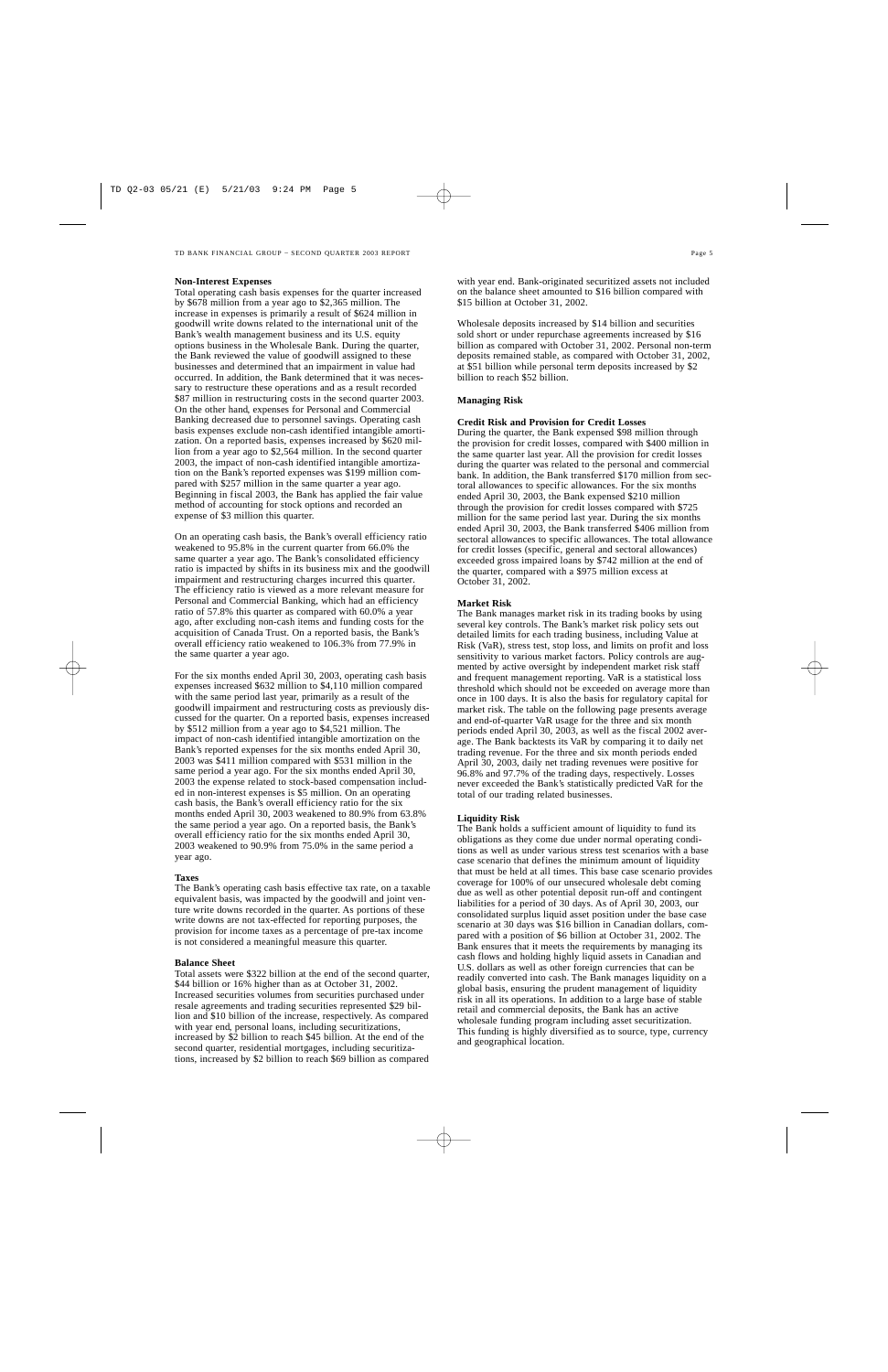### **Interest Rate Risk**

The objective of interest rate risk management is to ensure stable and predictable earnings are realized over time. In this context, the Bank has adopted a "fully-hedged" approach to profitability management for its asset and liability positions. Key aspects of this approach are:

- minimizing the impact of interest rate risk on net interest income and economic value within Personal and Commercial Banking; and
- measuring the contribution of each product on a risk adjusted, fully-hedged basis, including the impact of financial options granted to customers.

The Bank uses derivative financial instruments, wholesale instruments and other capital market alternatives and, less frequently, product pricing strategies to manage interest rate risk. As at April 30, 2003, an immediate and sustained 100 basis point increase in rates would have decreased the economic value of shareholders' equity by \$29 million after-tax.

### **Value at Risk Usage**

### **Capital**

As at April 30, 2003, the Bank's Tier 1 capital ratio was 8.8%, compared with 8.1% at October 31, 2002. Risk-weighted assets decreased by approximately \$2.6 billion as compared with year end and Tier 1 capital increased by \$650 million or 7% as compared with October 31, 2002, thereby improving our Tier 1 capital ratio.

During the second quarter, the Bank redeemed \$150 million in Class A Preferred Shares, Series K and US\$50 million in Class A Preferred Shares, Series L and issued \$350 million in Class A Preferred Shares, Series M and \$200 million in Class A Preferred Shares, Series N.

|                        | For the three<br>months ended | For the three<br>months ended | For the six<br>months ended | For the twelve<br>months ended |
|------------------------|-------------------------------|-------------------------------|-----------------------------|--------------------------------|
| (millions of dollars)  | April 30 2003                 | April 30 2003<br>Average      | April 30 2003<br>Average    | Oct. 31 2002<br>Average        |
| Interest rate risk     | (20.7)<br>S.                  | (18.3)<br>\$                  | (16.2)                      | \$(17.5)                       |
| Equity risk            | (9.0)                         | (7.6)                         | (7.0)                       | (11.1)                         |
| Foreign exchange risk  | (5.1)                         | (3.4)                         | (3.3)                       | (2.1)                          |
| Commodity risk         | (.8)                          | (.9)                          | (.7)                        | (.4)                           |
| Diversification effect | 13.3                          | 10.3                          | 9.8                         | 10.4                           |
| Global Value at Risk   | (22.3)                        | \$(19.9)                      | (17.4)                      | (20.7)<br>S.                   |

### **Management's Discussion and Analysis of TD's Businesses**

The Bank's operations and activities are organized around the following operating business segments: Personal and Commercial Banking, Wholesale Bank and Wealth Management. Results of each business segment reflect revenues, expenses, assets and liabilities generated by the business in that segment. The Bank measures and evaluates the performance of each segment based on cash basis net income and return on equity. Cash basis results exclude non-cash charges related to identified intangible amortization from business combinations. Results which include special items and identified intangible amortization for the Bank are discussed in the "How the Bank Reports" section of the Management's Discussion and Analysis of Operating Performance on page 3.

### **Personal and Commercial Banking**

Personal and Commercial Banking reported strong results again this quarter achieving 16% earnings growth over the prior year. Cash basis net income was \$306 million, \$42 million higher than the same period last year. Cash basis return on equity was up four percentage points from last year as a result of higher earnings.

Personal and Commercial Banking revenue growth improved this quarter on strong volume and fee revenue partly offset by lower margins. Total revenue grew by \$34 million or 2% from last year compared with growth of \$14 million or 1% in the first quarter. Personal lending volume grew by \$6.5 billion or 6%, with most of the growth from real estate secured lending, and personal deposit volume grew \$3.9 billion or 5%. We continue to be pleased with the results from the areas targeted for higher growth: small business deposits, commercial deposits and insurance. Business deposits grew by \$2.4 billion or 11% and originated gross insurance premiums grew by \$74 million or 27%. Business loans and acceptances contracted by \$1 billion or 5% on reduced customer borrowing needs. The overall margin decreased from the prior year as deposit margins narrowed in the low interest rate environment. Revenue was down \$37 million from last quarter mainly due to the impact of three fewer business days.

Credit quality continued to improve in personal lending and remained strong in commercial lending. Provision for credit losses decreased by \$19 million or 15% compared with the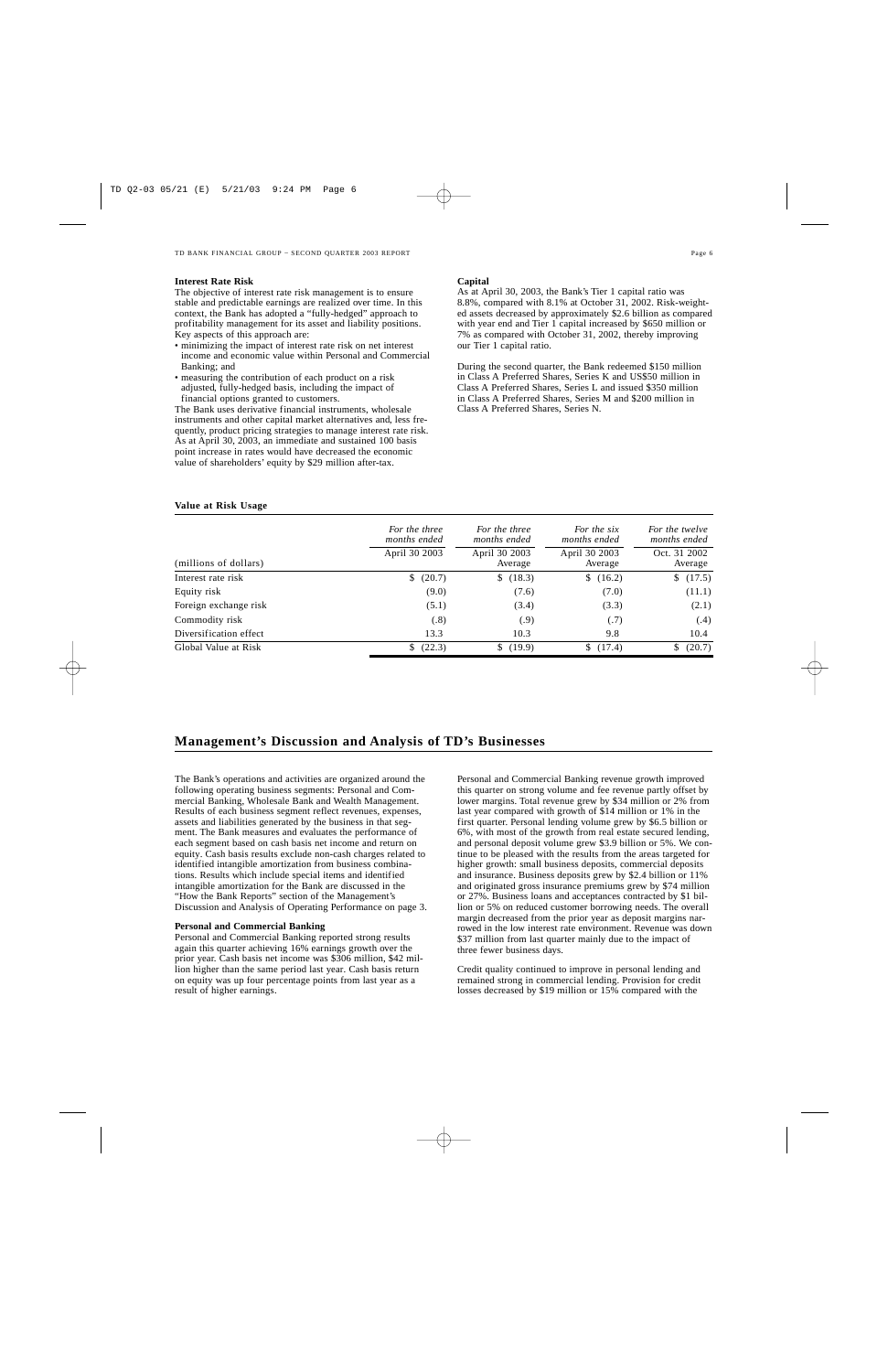first quarter and by \$11 million or 10% over the same period last year reflecting continuous improvement in our retail lending processes since last year. Provision for credit losses as a percent of lending volume (annualized) improved to .33% from .38% last year.

Cash basis expenses decreased by \$12 million or 1% compared with last year. Expense synergies from branch mergers and process improvements contributed to a 1,450 decrease in the overall average full-time equivalent personnel over last year. These personnel savings were offset in part by increases in salaries and employee benefits, severance costs and continued investment in technology. The three percentage point spread between revenue growth and the decline in expenses resulted in an improvement in the operating cash basis efficiency ratio from 60.0% to 57.8%. Expenses decreased by \$13 million compared with last quarter primarily due to the impact of three fewer business days.

Our Retail Branch Customer Satisfaction Index (CSI) was 85.9% for the quarter up from 85.0% in the first quarter and from 82.8% for the same period last year. The improvement over last year was achieved despite significant reductions in personnel levels during a period when 77 branch mergers were completed.

Our objective is to continue to improve the revenue growth rate and operating efficiency and in so doing maintain double-digit earnings growth for the balance of the year. Margin compression remains a risk going forward as a result of price competition, particularly in mortgages and savings accounts. However, our CSI momentum is expected to translate into further volume growth through increased share of business from our current customers. In addition, our focus on growing under-represented businesses, particularly small business, commercial banking and insurance should further contribute to revenue growth.

### **Wholesale Bank**

Wholesale Bank had a cash basis net loss of \$120 million in the second quarter. This includes pre-tax charges of \$422 million (\$289 million after-tax) related to restructuring costs and goodwill impairment charges for the U.S. equity options business. Cash basis net income was \$163 million last quarter and \$35 million in the same quarter last year. Cash basis return on equity was (12.7)%, compared with 3.3% for the same quarter last year and 14.5% last quarter.

Wholesale Bank's revenue is derived primarily from corporate lending, capital markets and investing activities. Total revenue for the quarter was \$512 million, compared with revenue of \$635 million in the same quarter last year. This decrease is largely attributable to a reduction in lending revenues related to lower asset levels. This is consistent with our strategy to reduce the capital employed in the corporate lending portfolio. Revenues from capital markets, which includes advisory, underwriting, trading and execution services, were up slightly from the prior year. Strong performances in the equity structured products, foreign exchange and energy trading businesses were offset by lower trading volumes as well as continued weakness in advisory and underwriting activity. Investing rev-

The Wholesale Bank did not incur any charges related to provisions for credit losses in the quarter, compared to \$300 million last year. All loans within the core lending portfolio are currently performing.

Non-interest expenses were \$724 million compared with \$304 million last year. This difference is due almost entirely to charges to restructure the U.S. equity options business. The charges include a \$350 million goodwill write down and \$66 million in restructuring charges. The restructuring charges include costs related primarily to employee terminations, termination of lease premises and the write-off of fixed assets. We have exited the options trading business on both the Pacific Exchange in San Francisco and the PHLX Exchange in Philadelphia but will continue to have a strong presence on the Chicago Board Options Exchange. We believe that the restructuring will provide a solid base for the business to generate profitability.

We continue to make good progress in managing the non-core portfolio. The non-core portfolio has decreased from \$11.2 billion in net drawns at October 31, 2002 to \$7.2 billion at April 30, 2003. There were no incremental provisions for credit losses recorded in the quarter. However, as planned, a portion of the sectoral reserve established in 2002 has been utilized. Specific reserves of \$170 million were established and transferred from the sectoral reserve.

Overall, the Wholesale Bank had a solid performance in the second quarter. Despite challenging operating conditions, our core operating business delivered results consistent with our objective to generate net income of \$500 to \$550 million annually. In addition, the non-core bank made good progress on its objective to reduce exposures in a manner that maximizes return to the Bank's shareholders.

Heading into the third quarter, we maintain a cautious view of the operating environment as the economic outlook is still uncertain and corporate activity, while showing some signs of improvement, remains below normal levels. Our focus will be on furthering our objectives to strengthen the full service Canadian investment bank, build the global capital markets franchise, prudently control costs, manage down non-core exposures and improve our risk management infrastructure.

### **Wealth Management**

Wealth Management's second quarter cash basis net loss was \$299 million. Included in the quarter results was \$334 million relating to pre-tax write downs and restructuring costs within TD Waterhouse International (\$328 million after-tax). Cash basis net income in North America was \$46 million, a decrease of \$6 million or 12% over the first quarter and a decrease of \$1 million or 2% over the same period last year. Results in North America have been impacted by a shorter quarter and an overall decline in trading volumes. Cash basis return on equity was (258.6)%, compared with 20.7% for the same quarter last year and 31.1% last quarter.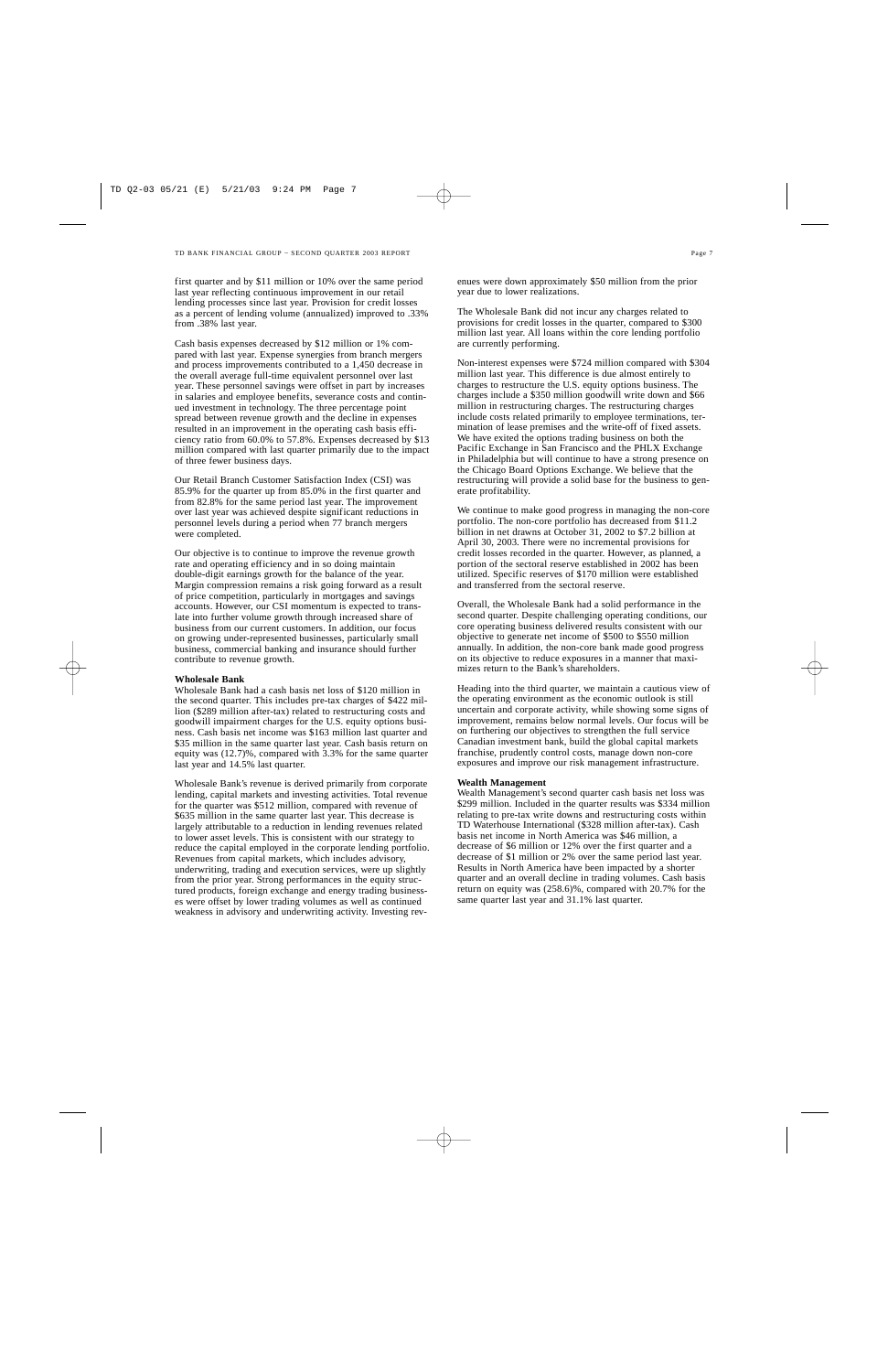Total revenue decreased \$109 million or 20% from prior year to \$448 million, and decreased \$95 million or 17% from prior quarter. The decline in revenue was due primarily to a decline in trades per day of 25% compared with the prior year reflecting ongoing challenges in the capital markets. Included in the revenue decrease is \$39 million for write downs related to the TD Waterhouse International joint ventures.

Cash basis expenses were \$726 million in the second quarter 2003. Included in these expenses was \$295 million as a result of restructuring costs and goodwill impairment charges for TD Waterhouse International. Expenses for the North American operations decreased \$61 million from the prior year as a result of significant reductions in the cost base of operations, reflecting lower trade volumes and a more integrated infrastructure within Canada.

Compared with year end, assets under management declined \$2 billion to \$110 billion due to the challenges in the capital markets and the movement in foreign exchange rates. Assets under administration totaled \$240 billion at the end of the second quarter, representing \$6 billion in growth from October 31, 2002.

Subsequent to the quarter end we have seen an increase in trading volumes in our North American discount brokerage businesses as well as favourable market performance in our fee-based asset businesses. While this short-term trading activity points toward increased investor confidence, concerns over the weak U.S. economy still remain. In Canada, the economy has continued to outperform the U.S. as trade and budget surpluses have resulted in a strengthening dollar. The capital markets, while still uncertain, appear to be on track to

# **Earnings by Business Segment**

|                                                                                                                                                                                                         | Personal and<br><b>Commercial Banking</b>  |
|---------------------------------------------------------------------------------------------------------------------------------------------------------------------------------------------------------|--------------------------------------------|
| For the three months ended                                                                                                                                                                              | April 30<br>April 30<br>2003<br>2002       |
| Net interest income (on a taxable equivalent basis)<br>Other income                                                                                                                                     | \$<br>999<br>- \$<br>973<br>429<br>421     |
| Total revenue<br>Provision for credit losses<br>Non-interest expenses excluding non-cash intangible amortization                                                                                        | 1,394<br>1,428<br>104<br>115<br>852<br>864 |
| Income (loss) before provision for (benefit of) income taxes and<br>non-controlling interest<br>Provision for (benefit of) income taxes (TEB)<br>Non-controlling interest in net income of subsidiaries | 472<br>415<br>166<br>151                   |
| Net income $(\text{loss})$ – cash basis <sup>1</sup>                                                                                                                                                    | \$<br>306S<br>264                          |
| Non-cash intangible amortization, net of income taxes                                                                                                                                                   |                                            |
| Net income (loss) – reported basis                                                                                                                                                                      |                                            |
| Total assets <i>(billions of dollars)</i> – balance sheet                                                                                                                                               | 112.6 $\sqrt{ }$<br>109.7<br>\$            |
| - securitized                                                                                                                                                                                           | 22.1<br>22.3                               |
| Return on equity – cash basis <sup>1,2</sup>                                                                                                                                                            | 30%<br>26%                                 |
| Return on equity $-$ reported basis                                                                                                                                                                     |                                            |

|                                                                                                                                                                                                         | Personal and<br><b>Commercial Banking</b>          |
|---------------------------------------------------------------------------------------------------------------------------------------------------------------------------------------------------------|----------------------------------------------------|
| For the six months ended                                                                                                                                                                                | April 30<br>April 30<br>2003<br>2002               |
| Net interest income (on a taxable equivalent basis)<br>Other income                                                                                                                                     | 2.006<br>\$<br>2,031<br><sup>S</sup><br>862<br>839 |
| Total revenue<br>Provision for credit losses<br>Non-interest expenses excluding non-cash intangible amortization                                                                                        | 2,845<br>2,893<br>227<br>253<br>1,717<br>1,736     |
| Income (loss) before provision for (benefit of) income taxes<br>and non-controlling interest<br>Provision for (benefit of) income taxes (TEB)<br>Non-controlling interest in net income of subsidiaries | 949<br>856<br>334<br>311                           |
| Net income $(\text{loss})$ – cash basis <sup>1</sup>                                                                                                                                                    | 615 \$<br>545                                      |
| Non-cash intangible amortization, net of income taxes                                                                                                                                                   |                                                    |
| Net income – reported basis                                                                                                                                                                             |                                                    |
| Return on equity – cash basis <sup>1,2</sup>                                                                                                                                                            | 29%<br>27%                                         |
| Return on equity – reported basis                                                                                                                                                                       |                                                    |

<sup>1</sup> Operating cash basis measures are explained under the "How the Bank Reports" section

of the Management's Discussion and Analysis of Operating Performance on page 3.

2 Equity for goodwill and intangible assets is excluded for each business segments' return

on equity, but is included in total Bank return on equity. The Canada Trust acquisition funding

costs are also excluded at the segment level.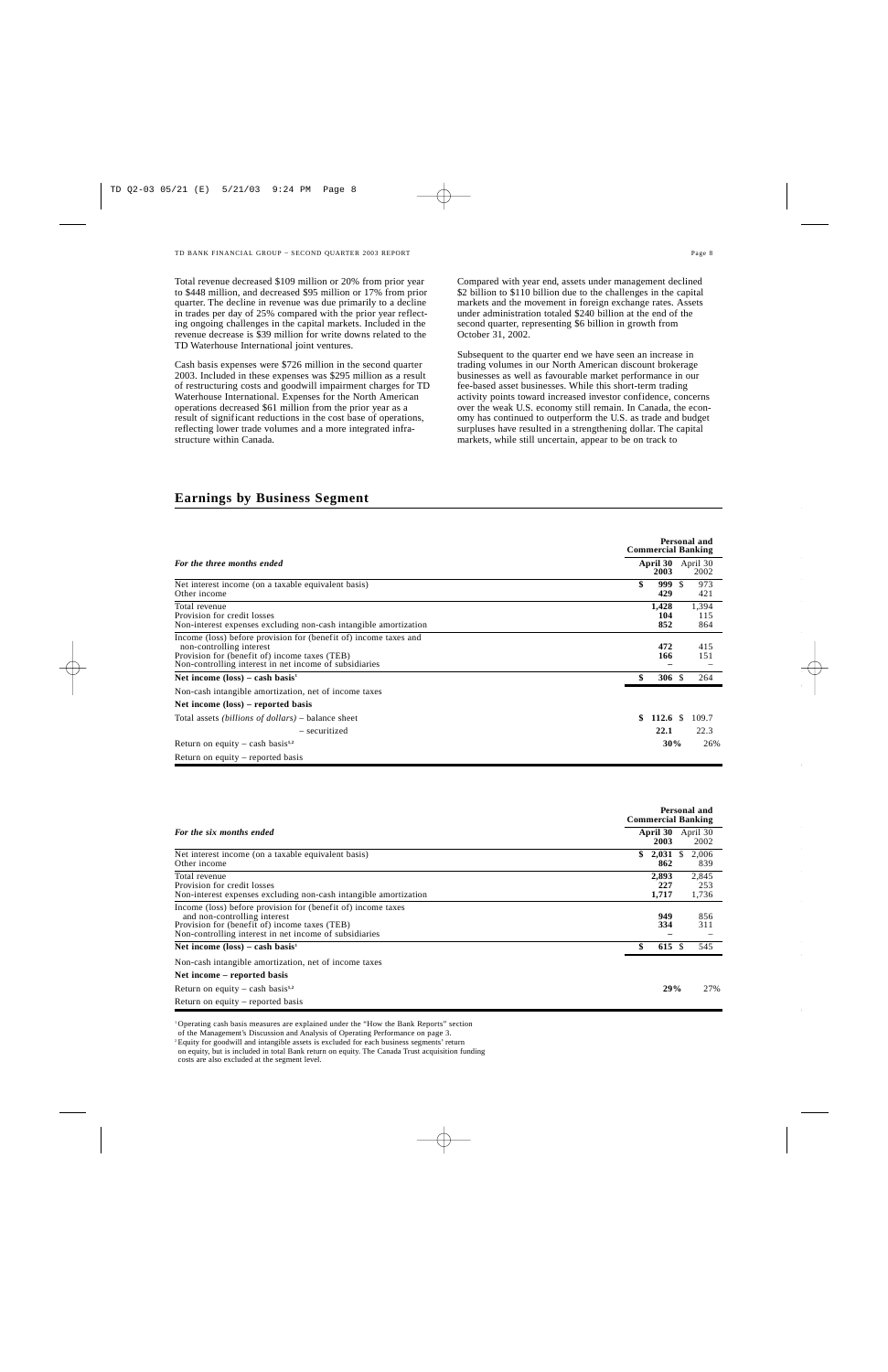improve during the second half of 2003. Our cost management initiatives continue and as the markets become more active, we are well positioned to quickly provide favourable returns to our shareholders.

### **Corporate**

The Corporate segment includes non-controlling interests in subsidiaries, certain gains on dispositions of businesses, real estate investments, the effect of securitizations, treasury management, general provisions for credit losses, certain taxable equivalent adjustments and corporate level tax benefits and residual unallocated revenues and expenses.

During the current quarter, the Corporate segment had an operating cash basis net loss of \$33 million. The results included a \$23 million after-tax charge for non-controlling interest in subsidiaries. Other items contributing to this result were net losses related to transfer pricing differences, net treasury activities, and net unallocated revenues, expenses and taxes.

(unaudited, in millions of dollars)

|                                                               | <b>Wholesale Bank</b><br><b>Wealth Management</b> |                        |                                         |                                | Corporate          | <b>Total</b>                                                                        |
|---------------------------------------------------------------|---------------------------------------------------|------------------------|-----------------------------------------|--------------------------------|--------------------|-------------------------------------------------------------------------------------|
| April 30<br>2003                                              | April 30<br>2002                                  | April 30<br>2003       | April 30<br>2002                        | April 30<br>2003               | April 30<br>2002   | April 30<br>April 30<br>2003<br>2002                                                |
| \$<br>313S<br>199                                             | 385<br>250                                        | \$<br>95<br>353        | \$<br>106<br>451                        | \$<br>66 \$<br>15              | (96)<br>67         | \$<br>1,473<br>1,368<br>\$<br>996<br>1,189                                          |
| 512<br>724                                                    | 635<br>300<br>304                                 | 448<br>726             | 557<br>499                              | 81<br>(6)<br>63                | (29)<br>(15)<br>20 | 2,469<br>2,557<br>98<br>400<br>2,365<br>1,687                                       |
| (212)<br>(92)<br>-                                            | 31<br>(4)<br>$\overline{\phantom{0}}$             | (278)<br>21            | 58<br>27<br>$\qquad \qquad$             | 24<br>34<br>23                 | (34)<br>(38)<br>18 | 470<br>6<br>129<br>136<br>23<br>18                                                  |
| \$<br>$(120)$ \$                                              | 35                                                | \$<br>$(299)$ \$       | 31                                      | \$<br>(33)                     | (14)<br>\$         | \$<br>$(146)$ \$<br>316<br>127<br>160<br>\$<br>$(273)$ \$<br>156                    |
| $173.4 \text{ }$ \$<br>\$<br>$\cdot$ <sup>2</sup><br>$(13)\%$ | 161.0<br>$\cdot$<br>3%                            | 20.0 S<br>\$<br>(259)% | 20.5<br>$\overline{\phantom{0}}$<br>21% | \$<br>15.6 $\sqrt{3}$<br>(6.4) | 9.5<br>(7.1)       | \$<br>321.6 $\sqrt{ }$<br>300.7<br>15.9<br>15.4<br>10%<br>$(6)\%$<br>4%<br>$(11)\%$ |

|                       | <b>Wholesale Bank</b> | <b>Wealth Management</b> |                                       |                           | Corporate           |                         | <b>Total</b>          |
|-----------------------|-----------------------|--------------------------|---------------------------------------|---------------------------|---------------------|-------------------------|-----------------------|
| April 30<br>2003      | April 30<br>2002      | 2003                     | April 30 April 30<br>2002             | April 30 April 30<br>2003 | 2002                | April 30<br>2003        | April 30<br>2002      |
| \$<br>717 \$<br>406   | 628<br>941            | \$<br>201S<br>790        | 213<br>919                            | \$<br>$(32)$ \$<br>107    | (218)<br>138        | \$<br>2,917<br>2,165    | 2,629<br>S<br>2,837   |
| 1,123<br>1,081        | 1,569<br>517<br>711   | 991<br>1,200             | 1,132<br>979                          | 75<br>(17)<br>112         | (80)<br>(45)<br>52  | 5,082<br>210<br>4,110   | 5,466<br>725<br>3,478 |
| 42<br>(1)<br>-        | 341<br>100<br>-       | (209)<br>52              | 153<br>67<br>$\overline{\phantom{0}}$ | (20)<br>(3)<br>46         | (87)<br>(108)<br>35 | 762<br>382<br>46        | 1,263<br>370<br>35    |
| \$<br>$43 \text{ } $$ | 241                   | \$<br>$(261)$ \$         | 86                                    | \$<br>$(63)$ \$           | (14)                | \$<br>$334 \text{ } $s$ | 858                   |
|                       |                       |                          |                                       |                           |                     | \$<br>260<br>74 \$      | 324<br>534            |
| $1\%$                 | 12%                   | $(111)\%$                | 28%                                   |                           |                     | 5%<br>$1\%$             | 13%<br>8%             |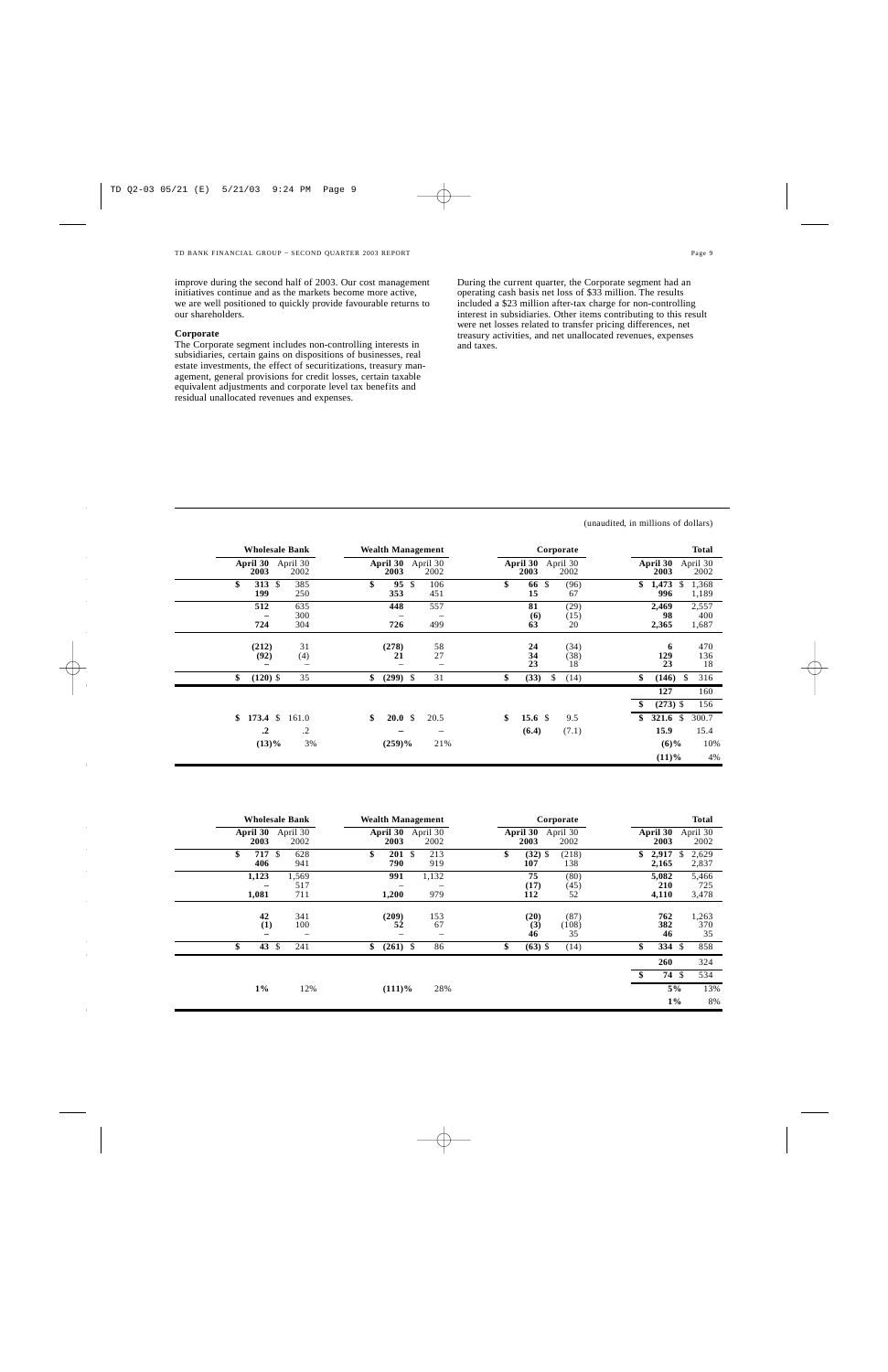# **Consolidated Interim Statement of Operations**

## (unaudited, in millions of dollars)

|                                                                   | For the three months ended | For the six months ended |                  |                  |  |  |
|-------------------------------------------------------------------|----------------------------|--------------------------|------------------|------------------|--|--|
|                                                                   | April 30<br>2003           | April 30<br>2002         | April 30<br>2003 | April 30<br>2002 |  |  |
| <b>Interest income</b>                                            |                            |                          |                  |                  |  |  |
| Loans                                                             | \$<br>1,897                | \$<br>1,651              | 3,831<br>\$      | 3,792<br>\$      |  |  |
| Securities                                                        | 913                        | 1,064                    | 1,762            | 1,905            |  |  |
| Deposits with banks                                               | 53                         | 64                       | 131              | 120              |  |  |
|                                                                   | 2,863                      | 2,779                    | 5,724            | 5,817            |  |  |
| Interest expense                                                  |                            |                          |                  |                  |  |  |
| Deposits                                                          | 1,060                      | 1,126                    | 2,217            | 2,448            |  |  |
| Subordinated notes and debentures<br>Other obligations            | 63<br>323                  | 44<br>301                | 126<br>574       | 97<br>764        |  |  |
|                                                                   | 1,446                      | 1.471                    | 2,917            | 3,309            |  |  |
|                                                                   |                            |                          |                  |                  |  |  |
| Net interest income<br><b>Provision for credit losses</b>         | 1,417<br>98                | 1,308<br>400             | 2,807<br>210     | 2,508<br>725     |  |  |
| Net interest income after credit loss provision                   | 1,319                      | 908                      | 2,597            | 1,783            |  |  |
| Other income                                                      |                            |                          |                  |                  |  |  |
| Investment and securities services                                | 479                        | 534                      | 982              | 1,103            |  |  |
| Credit fees                                                       | 100                        | 116                      | 218              | 237              |  |  |
| Net investment securities gains (losses)                          | (23)                       | (12)                     | (18)             | 48               |  |  |
| Trading income                                                    | 15                         | 106                      | 98               | 538              |  |  |
| Service charges                                                   | 153                        | 143                      | 308              | 288              |  |  |
| Loan securitizations                                              | 54                         | 46                       | 99               | 102              |  |  |
| Card services                                                     | 65                         | 57                       | 131              | 119              |  |  |
| Insurance                                                         | 97                         | 96                       | 189              | 180              |  |  |
| Trust fees                                                        | 19                         | 22                       | 36               | 40               |  |  |
| Gain on sale of mutual fund record keeping business<br>Other      | 37                         | 81                       | 122              | 18<br>164        |  |  |
|                                                                   |                            |                          |                  |                  |  |  |
|                                                                   | 996                        | 1,189                    | 2,165            | 2,837            |  |  |
| Net interest and other income                                     | 2,315                      | 2,097                    | 4,762            | 4,620            |  |  |
| Non-interest expenses                                             |                            |                          |                  |                  |  |  |
| Salaries and employee benefits                                    | 893                        | 882                      | 1,858            | 1,896            |  |  |
| Occupancy including depreciation                                  | 153<br>156                 | 151                      | 305<br>323       | 297              |  |  |
| Equipment including depreciation                                  | 199                        | 157<br>257               | 411              | 318<br>531       |  |  |
| Amortization of intangible assets<br>Restructuring costs (Note 6) | 87                         |                          | 87               |                  |  |  |
| Goodwill impairment (Note 7)                                      | 624                        |                          | 624              |                  |  |  |
| Other                                                             | 452                        | 497                      | 913              | 967              |  |  |
|                                                                   | 2,564                      | 1,944                    | 4,521            | 4,009            |  |  |
| Income (loss) before provision for (benefit of)                   |                            |                          |                  |                  |  |  |
| income taxes                                                      | (249)                      | 153                      | 241              | 611              |  |  |
| Provision for (benefit of) income taxes                           | 1                          | (21)                     | 121              | 42               |  |  |
| Net income (loss) before non-controlling                          |                            |                          |                  |                  |  |  |
| interest in subsidiaries                                          | (250)                      | 174                      | 120              | 569              |  |  |
| Non-controlling interest in net income of subsidiaries            | 23                         | 18                       | 46               | 35               |  |  |
| Net income (loss)<br><b>Preferred dividends</b>                   | (273)<br>22                | 156                      | 74               | 534              |  |  |
|                                                                   |                            | 24                       | 45               | 47               |  |  |
| Net income (loss) applicable to common shares                     | \$<br>(295)                | \$<br>132                | \$<br>29         | \$<br>487        |  |  |
| Average number of common shares outstanding (millions)            |                            |                          |                  |                  |  |  |
| Basic                                                             | 648.5                      | 639.8                    | 647.0            | 639.7            |  |  |
| Diluted                                                           | 652.2                      | 647.1                    | 651.0            | 647.0            |  |  |
| Earnings (loss) per common share (Note 9)                         |                            |                          |                  |                  |  |  |
| Basic                                                             | \$<br>(.46)                | \$<br>.20                | \$<br>.04        | \$<br>.76        |  |  |
| Diluted                                                           | (.46)                      | .20                      | .04              | .75              |  |  |
| Dividends per common share                                        | .28                        | .28                      | .56              | .56              |  |  |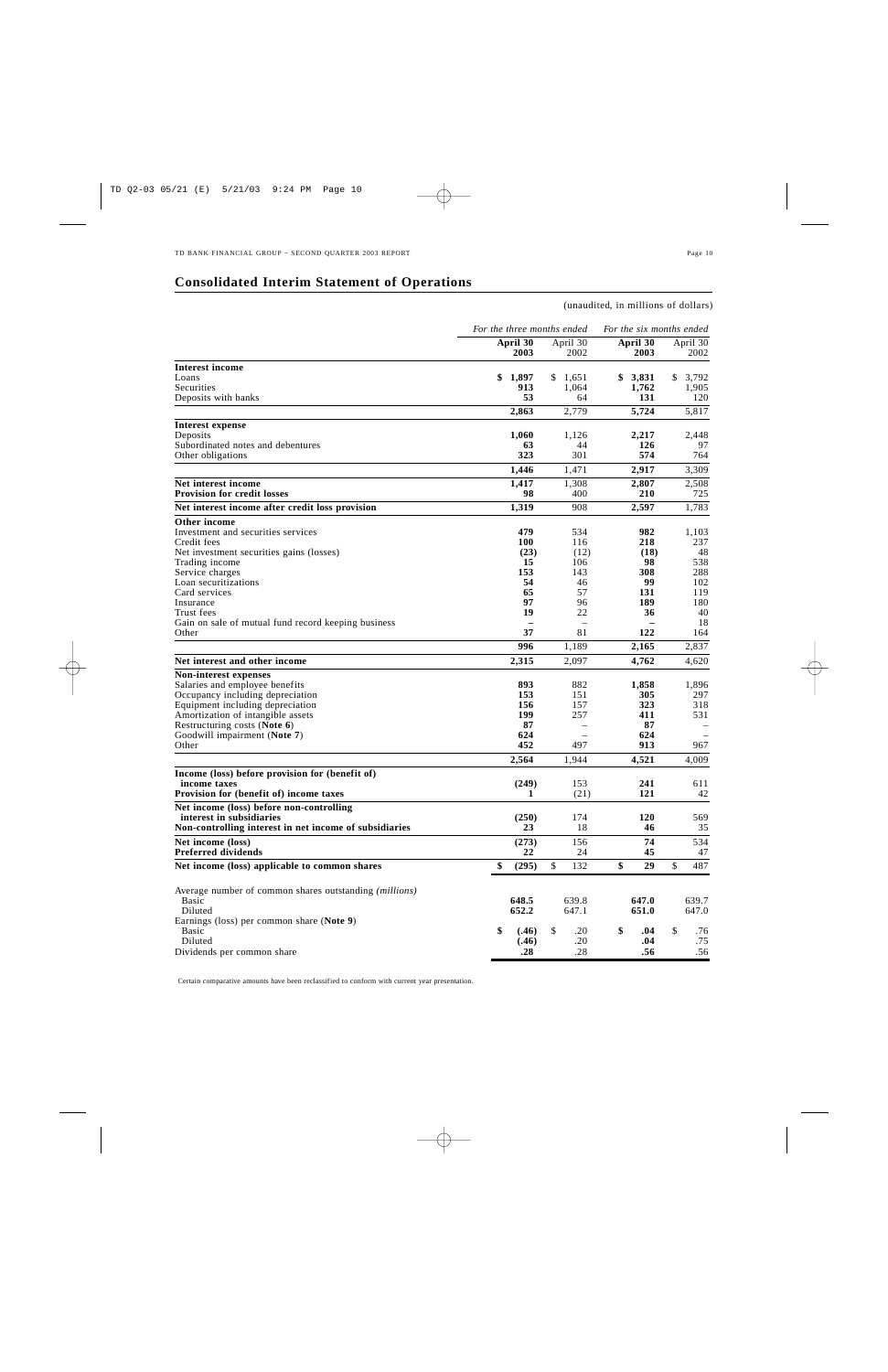# **Consolidated Interim Balance Sheet**

|                                                                                                                    | (unaudited, in millions of dollars) |                  |
|--------------------------------------------------------------------------------------------------------------------|-------------------------------------|------------------|
|                                                                                                                    |                                     | As at            |
|                                                                                                                    | April 30<br>2003                    | Oct. 31<br>2002  |
| Assets                                                                                                             |                                     |                  |
| <b>Cash resources</b>                                                                                              |                                     |                  |
| Cash and non-interest-bearing deposits with other banks                                                            | \$<br>1,358                         | \$<br>1,902      |
| Interest-bearing deposits with other banks                                                                         | 5,588                               | 4,636            |
|                                                                                                                    | 6,946                               | 6,538            |
| Securities purchased under resale agreements                                                                       | 42,397                              | 13,060           |
| <b>Securities</b>                                                                                                  |                                     |                  |
| Investment<br>Trading                                                                                              | 30,788<br>63,516                    | 28,802<br>53,395 |
|                                                                                                                    |                                     |                  |
|                                                                                                                    | 94,304                              | 82,197           |
| Loans (net of allowance for credit losses)<br>Residential mortgages                                                | 53,311                              | 52,784           |
| Consumer instalment and other personal                                                                             | 39,152                              | 36,332           |
| Business and government                                                                                            | 29,908                              | 33,511           |
|                                                                                                                    | 122,371                             | 122,627          |
| Other                                                                                                              |                                     |                  |
| Customers' liability under acceptances                                                                             | 6,918                               | 7,719            |
| Trading derivatives' market revaluation                                                                            | 28,898                              | 25,739           |
| Intangible assets<br>Goodwill (Note 7)                                                                             | 2,972<br>2,360                      | 3,383<br>3.134   |
| Land, buildings and equipment                                                                                      | 1,479                               | 1,634            |
| Other assets                                                                                                       | 13,007                              | 12,009           |
|                                                                                                                    | 55,634                              | 53,618           |
| <b>Total assets</b>                                                                                                | \$321,652                           | \$278,040        |
| <b>Liabilities</b>                                                                                                 |                                     |                  |
| <b>Deposits</b>                                                                                                    |                                     |                  |
| Personal                                                                                                           | \$103,180                           | \$100,942        |
| Banks                                                                                                              | 25,892                              | 16,800           |
| Business and government                                                                                            | 82,761                              | 71,448           |
|                                                                                                                    | 211,833                             | 189,190          |
| Other                                                                                                              |                                     |                  |
| Acceptances                                                                                                        | 6,918                               | 7,719            |
| Obligations related to securities sold short<br>Obligations related to securities sold under repurchase agreements | 19,325<br>22,113                    | 17,058<br>8,655  |
| Trading derivatives' market revaluation                                                                            | 29,296                              | 25,954           |
| Other liabilities                                                                                                  | 13,776                              | 10,830           |
|                                                                                                                    | 91,428                              | 70,216           |
| Subordinated notes and debentures                                                                                  | 4,261                               | 4,343            |
| Non-controlling interest in subsidiaries                                                                           | 1,250                               | 1,250            |
| <b>Shareholders' equity</b>                                                                                        |                                     |                  |
| Capital stock                                                                                                      |                                     |                  |
| Preferred                                                                                                          | 1,786                               | 1,485            |
| Common                                                                                                             | 3,000                               | 2,846            |
| Contributed surplus<br>Retained earnings                                                                           | 5<br>8,089                          | 8,710            |
|                                                                                                                    | 12,880                              | 13,041           |
| Total liabilities and shareholders' equity                                                                         | \$321,652                           | \$278,040        |
|                                                                                                                    |                                     |                  |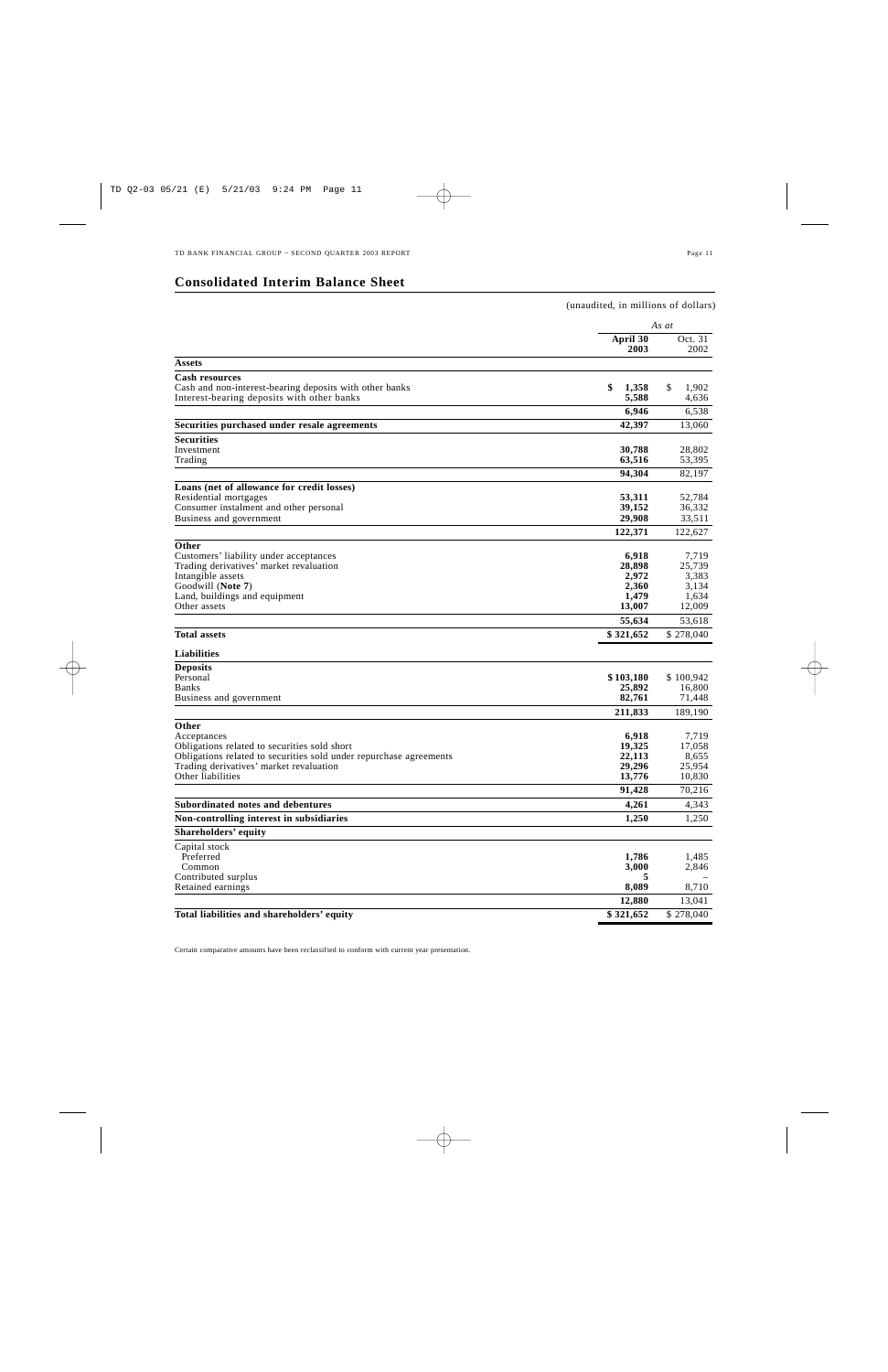# **Consolidated Interim Statement of Cash Flows**

(unaudited, in millions of dollars)

|                                                                                              | For the three months ended |                                 | For the six months ended |                  |  |  |
|----------------------------------------------------------------------------------------------|----------------------------|---------------------------------|--------------------------|------------------|--|--|
|                                                                                              | April 30<br>2003           | April 30<br>2002                | April 30<br>2003         | April 30<br>2002 |  |  |
| Cash flows from (used in) operating activities                                               |                            |                                 |                          |                  |  |  |
| Net income (loss)                                                                            | \$<br>(273)                | \$<br>156                       | \$<br>74                 | \$<br>534        |  |  |
| Adjustments to determine net cash flows                                                      |                            |                                 |                          |                  |  |  |
| Provision for credit losses                                                                  | 98                         | 400                             | 210                      | 725              |  |  |
| Restructuring costs                                                                          | 93                         |                                 | 93                       |                  |  |  |
| Depreciation                                                                                 | 74                         | 76                              | 148                      | 147              |  |  |
| Amortization of intangible assets                                                            | 199<br>624                 | 257<br>$\overline{\phantom{0}}$ | 411<br>624               | 531              |  |  |
| Goodwill impairment<br>Gain on sale of mutual fund record keeping business                   | $\overline{\phantom{0}}$   | $\overline{\phantom{0}}$        | $\overline{\phantom{0}}$ | (18)             |  |  |
| Stock option expense                                                                         | 3                          |                                 | 5                        |                  |  |  |
| Net investment securities gains (losses)                                                     | 23                         | 12                              | 18                       | (48)             |  |  |
| Changes in operating assets and liabilities                                                  |                            |                                 |                          |                  |  |  |
| Future income taxes                                                                          | (32)                       | (125)                           | (153)                    | (254)            |  |  |
| Current income taxes payable                                                                 | 176                        | (5)                             | 414                      | (116)            |  |  |
| Interest receivable and payable                                                              | (172)                      | (169)                           | 122                      | 107              |  |  |
| Trading securities                                                                           | 1,324                      | 1,748                           | (10, 121)                | (4,366)          |  |  |
| Unrealized gains and amounts receivable on derivatives contracts                             | 1,433                      | 2,964                           | (3,159)                  | 4,436            |  |  |
| Unrealized losses and amounts payable on derivatives contracts                               | (4,094)                    | (2,030)                         | 3,342                    | (4,220)          |  |  |
| Other                                                                                        | 3,236                      | 1,832                           | 1,311                    | 637              |  |  |
| Net cash from (used in) operating activities                                                 | 2,712                      | 5,116                           | (6,661)                  | (1,905)          |  |  |
| Cash flows from (used in) financing activities                                               |                            |                                 |                          |                  |  |  |
| Deposits                                                                                     | 5,595                      | (3,162)                         | 22,643                   | 9,162            |  |  |
| Securities sold under repurchase agreements                                                  | 7,650                      | (2,728)                         | 13,458                   | 7,062            |  |  |
| Securities sold short                                                                        | (938)                      | (1,575)                         | 2,267                    | 2,583            |  |  |
| Issuance of subordinated notes and debentures                                                |                            |                                 | 2                        | 2                |  |  |
| Repayment of subordinated notes and debentures                                               | (57)                       | (338)                           | (84)                     | (817)            |  |  |
| Common shares issued for cash, net of expenses                                               | $\overline{\phantom{0}}$   |                                 |                          | 393              |  |  |
| Common shares issued on exercise of options                                                  | 13                         | 5                               | 21                       | 9                |  |  |
| Common shares issued as a result of dividend reinvestment plan                               | 70                         | 59                              | 133                      | 59               |  |  |
| Common stock options settled in cash, net of income taxes<br>Issuance of preferred shares    | 550                        | (15)                            | 550                      | (23)             |  |  |
| Redemption of preferred shares                                                               | (226)                      | $\overline{\phantom{a}}$        | (226)                    |                  |  |  |
| Dividends paid on $-$ preferred shares                                                       | (22)                       | (24)                            | (45)                     | (47)             |  |  |
| $-$ common shares                                                                            | (181)                      | (179)                           | (362)                    | (358)            |  |  |
| Other                                                                                        |                            |                                 |                          | (2)              |  |  |
| Net cash from (used in) financing activities                                                 | 12,454                     | (7, 957)                        | 38,357                   | 18,023           |  |  |
| Cash flows from (used in) investing activities                                               |                            |                                 |                          |                  |  |  |
| Interest-bearing deposits                                                                    | 1,856                      | (160)                           | (952)                    | (1,103)          |  |  |
| Activity in investment securities                                                            |                            |                                 |                          |                  |  |  |
| Purchases                                                                                    | (9, 158)                   | (3, 496)                        | (16, 425)                | (6,026)          |  |  |
| Proceeds from maturities                                                                     | 1,299                      | 1,145                           | 3,217                    | 3,335            |  |  |
| Proceeds from sales                                                                          | 6,613                      | 3,164                           | 11,204                   | 4,511            |  |  |
| Loans                                                                                        | (1,326)                    | (482)                           | (2,588)                  | (4,932)          |  |  |
| Proceeds from loan securitizations                                                           | 1,305                      | 1,174                           | 2,634                    | 1,258            |  |  |
| Land, buildings and equipment                                                                | (20)                       | (1)                             |                          | 42               |  |  |
| Securities purchased under resale agreements                                                 | (15,950)                   | 2,362                           | (29, 337)                | (12, 127)        |  |  |
| Acquisitions and dispositions less cash and cash equivalents                                 |                            | (414)                           |                          | (1, 125)         |  |  |
| Net cash from (used in) investing activities                                                 | (15, 381)                  | 3,292                           | (32, 240)                | (16, 167)        |  |  |
| Net changes in cash and cash equivalents<br>Cash and cash equivalents at beginning of period | (215)<br>1,573             | 451<br>1,461                    | (544)<br>1,902           | (49)<br>1,961    |  |  |
| Cash and cash equivalents at end of period represented                                       |                            |                                 |                          |                  |  |  |
| by cash and non-interest-bearing deposits with other banks                                   | \$<br>1,358                | \$1,912                         | \$<br>1,358              | \$<br>1,912      |  |  |
| Supplementary disclosure of cash flow information                                            |                            |                                 |                          |                  |  |  |
| Amount of interest paid during the period                                                    | \$1,394                    | \$1,575                         | \$2,940                  | \$<br>3,624      |  |  |
| Amount of income taxes paid during the period                                                | 162                        | 301                             | 128                      | 474              |  |  |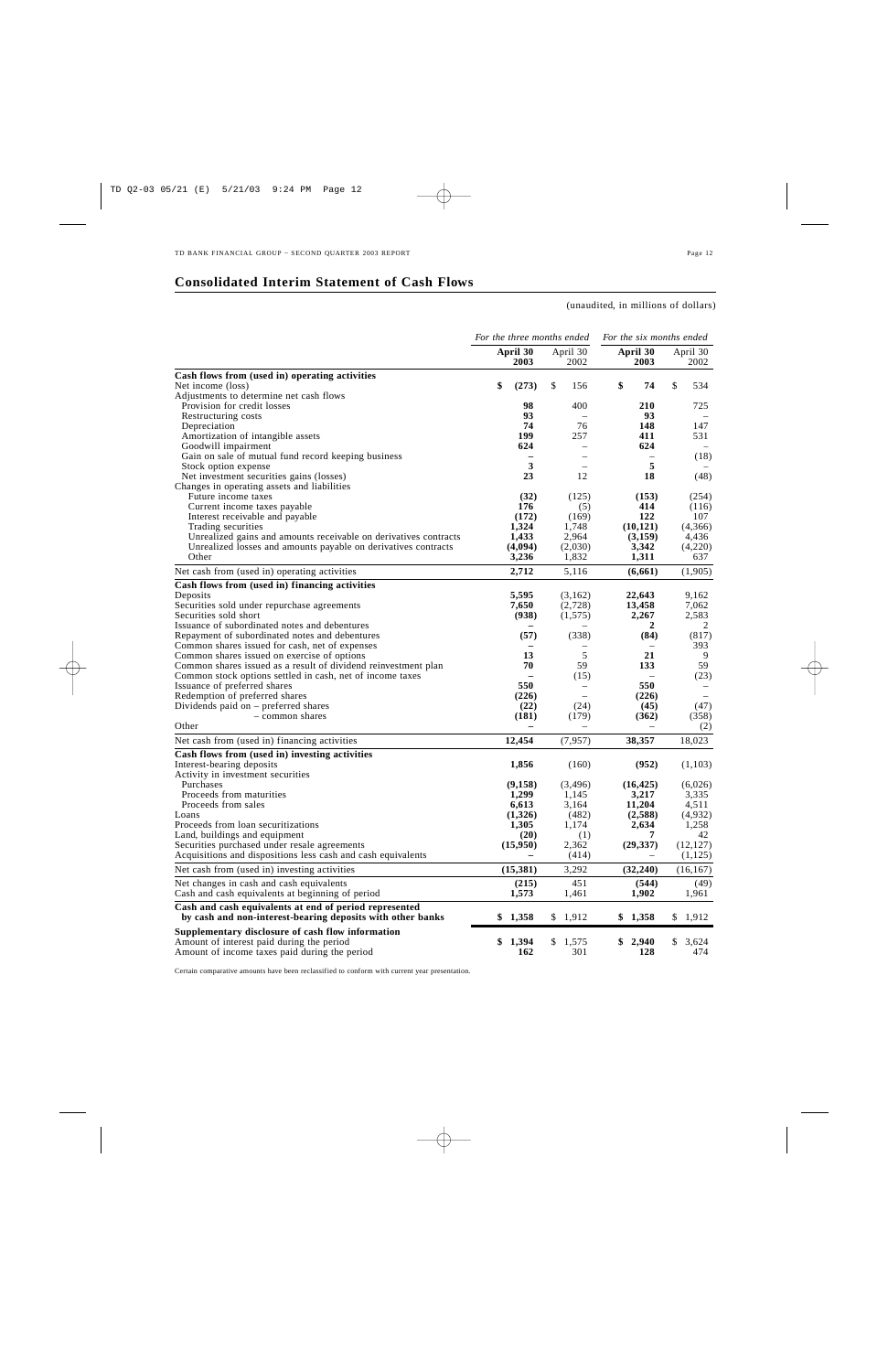## **Consolidated Interim Statement of Changes in Shareholders' Equity**

(unaudited, in millions of dollars)

|                                                                                                                                                                                                                                                            | For the six months ended                     |                                                      |  |  |
|------------------------------------------------------------------------------------------------------------------------------------------------------------------------------------------------------------------------------------------------------------|----------------------------------------------|------------------------------------------------------|--|--|
|                                                                                                                                                                                                                                                            | April 30<br>2003                             | April 30<br>2002                                     |  |  |
| <b>Preferred shares</b><br>Balance at beginning of period<br>Translation adjustment on shares issued in a foreign currency<br>Proceeds from share issues<br>Share redemptions                                                                              | \$<br>1,485<br>(23)<br>550<br>(226)          | \$<br>1,492<br>(5)                                   |  |  |
| Balance at end of period                                                                                                                                                                                                                                   | 1,786                                        | 1,487                                                |  |  |
| <b>Common shares</b><br>Balance at beginning of period<br>Proceeds from shares issued for cash<br>Proceeds from shares issued on exercise of options<br>Proceeds from shares issued as a result of dividend reinvestment plan                              | 2,846<br>21<br>133                           | 2,259<br>400<br>9<br>59                              |  |  |
| Balance at end of period                                                                                                                                                                                                                                   | 3,000                                        | 2,727                                                |  |  |
| <b>Contributed surplus</b><br>Balance at beginning of period<br>Stock option expense (Note 1)                                                                                                                                                              | 5                                            |                                                      |  |  |
| Balance at end of period                                                                                                                                                                                                                                   | 5                                            |                                                      |  |  |
| <b>Retained earnings</b><br>Balance at beginning of period<br>Net income (loss)<br>Preferred dividends<br>Common dividends<br>Foreign currency translation adjustments, net of income taxes<br>Stock options settled in cash, net of income taxes<br>Other | 8.710<br>74<br>(45)<br>(362)<br>(282)<br>(6) | 9,653<br>534<br>(47)<br>(358)<br>(51)<br>(23)<br>(7) |  |  |
| Balance at end of period                                                                                                                                                                                                                                   | 8,089                                        | 9,701                                                |  |  |
| <b>Total common equity</b>                                                                                                                                                                                                                                 | 11,094                                       | 12,428                                               |  |  |
| Total shareholders' equity                                                                                                                                                                                                                                 | 12,880<br>\$                                 | \$13,915                                             |  |  |

## **Notes to Consolidated Interim Financial Statements** (unaudited)

*These consolidated interim financial statements should be read in conjunction with the Bank's consolidated financial statements for the year ended October 31, 2002. The consolidated interim financial statements have been prepared in accordance with Canadian generally accepted accounting principles and follow the same accounting policies and methods of application as the Bank's consolidated financial statements for the year ended October 31, 2002 except as discussed in Note 1.* 

**NOTE 1:** CHANGES IN ACCOUNTING POLICY As of November 1, 2002, the Bank adopted a new accounting standard on stock-based compensation. As permitted, under the standard, the Bank has elected to adopt the fair value method of accounting for stock options. For the second quarter of 2003, the Bank recognized compensation expense of \$3 million for stock option awards and \$5 million for the six month period ended April 30, 2003 in the Consolidated Interim Statement of Operations. No compensation expense is recorded for stock options awarded and outstanding prior to adoption of the new accounting standard. The fair value of options granted was estimated at the date of grant using the

Black-Scholes valuation model with the following assumptions: (i) risk-free interest rate of 4.29%, (ii) expected option life of 5.5 years, (iii) expected volatility of 32.3% and (iv) expected dividend yield of 3.04%. During the six months ended April 30, 2003, 4,065,116 options were granted with a weighted-average fair value of \$8.94 per option.

As of February 1, 2003, the Bank prospectively adopted the new accounting guideline on disclosure of guarantees. The guideline stipulates the financial statement disclosures to be made by a guarantor about its obligations under certain guarantees.

On April 1, 2003, the Bank adopted two new Canadian Emerging Issues Committee abstracts on the accounting for severance and termination benefits and the accounting for costs associated with exit and disposal activities (including costs incurred in a restructuring). The new abstracts generally require recognition of costs related to severance, termination and exit and disposal activities in the period when they are incurred rather than at the date of commitment to an exit or disposal plan.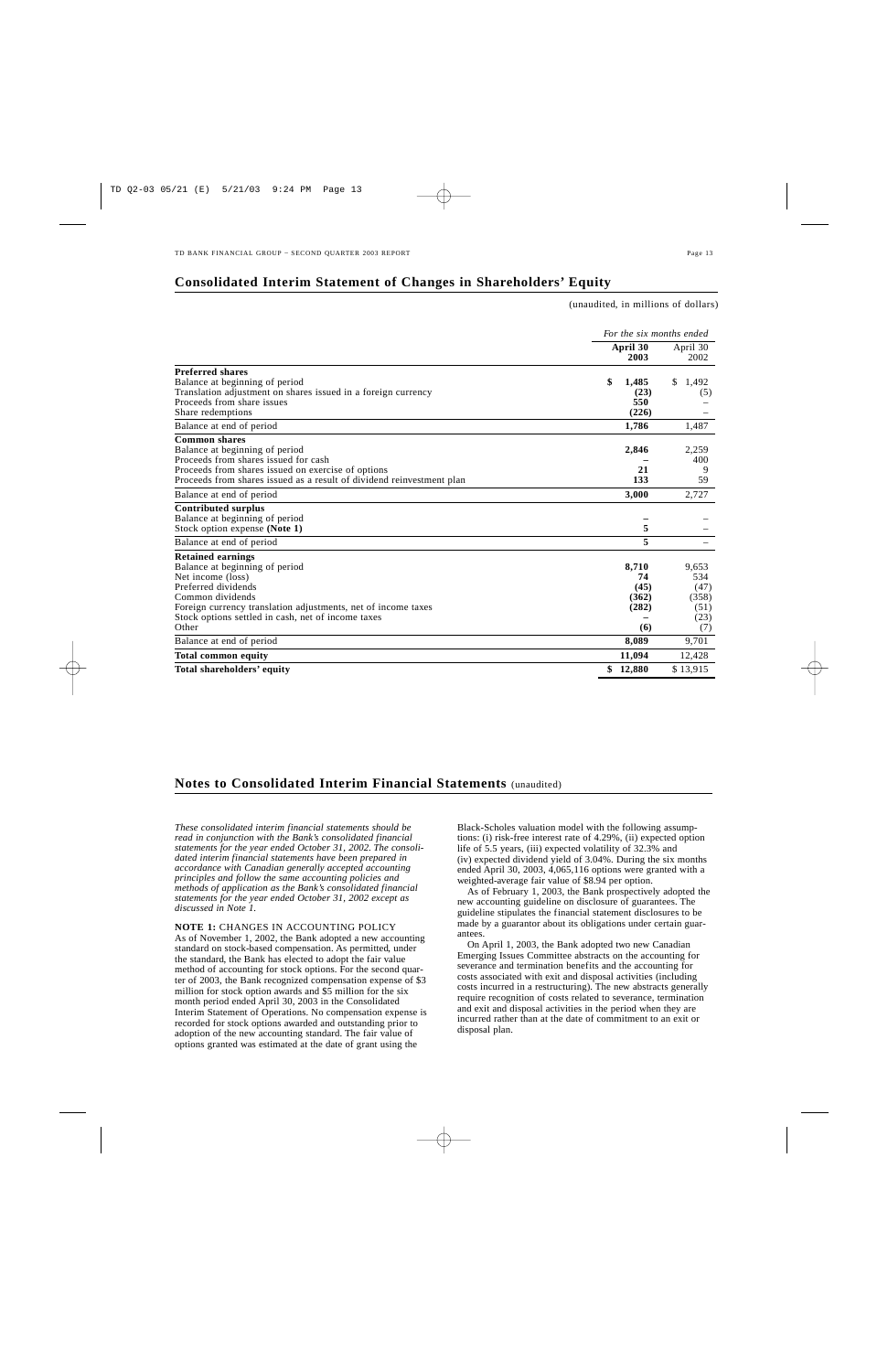### **NOTE 2:** ALLOWANCE FOR CREDIT LOSSES The Bank's allowance for credit losses at April 30, 2003 and April 30, 2002 is shown in the table below.

|                                                                                            |                              |                      |   |                              | April 30<br>2003 |    |                       |    |                      |                       |    | April 30<br>2002 |
|--------------------------------------------------------------------------------------------|------------------------------|----------------------|---|------------------------------|------------------|----|-----------------------|----|----------------------|-----------------------|----|------------------|
| (millions of dollars)                                                                      | <b>Specific</b><br>allowance | General<br>allowance |   | <b>Sectoral</b><br>allowance | Total            |    | Specific<br>allowance |    | General<br>allowance | Sectoral<br>allowance |    | Total            |
| Balance at beginning of year<br>Provision for credit losses<br>charged to the Consolidated | \$<br>1,074                  | \$1,141              |   | \$1,285                      | \$<br>3,500      | \$ | 179                   | \$ | $1,141 \quad$ \$     |                       | \$ | 1,320            |
| Interim Statement of Operations<br>Transfer from sectoral to specific                      | 210<br>406                   |                      |   | (406)                        | 210              |    | 725                   |    |                      |                       |    | 725              |
| $Write-offs1$<br>Recoveries                                                                | (367)<br>58                  |                      |   |                              | (367)<br>58      |    | (366)<br>57           |    |                      |                       |    | (366)<br>57      |
| Other, including foreign<br>exchange rate changes                                          | (71)                         |                      |   | (66)                         | (137)            |    | 1                     |    | (3)                  |                       |    | (2)              |
| Allowance for credit<br>losses at end of period                                            | \$<br>1,310                  | \$1.141              | S | 813                          | 3.264            | S  | 596                   | S  | $1.138$ \$           |                       | S. | 1.734            |

<sup>1</sup> For the six months ended April 30, 2003, \$24 million of write-offs related to restructured loans.

There were no restructured loans written off during the six month period ended April 30, 2002.

### **NOTE 3:** LOAN SECURITIZATIONS

During the quarter, the Bank securitized government guaranteed residential mortgage loans through the creation of mortgage-backed securities and received cash proceeds of \$1,361 million. There are no expected credit losses as the mortgages are government guaranteed. The impact of this transaction on the Bank's net income for the quarter is immaterial. In addition during the quarter, the Bank had maturities of previously securitized loans and credit card receivables of \$56 million. As a result, for the second quarter net proceeds from loan securitizations were \$1,305 million.

### **NOTE 4:** CAPITAL STOCK

|                                      | April 30 | Oct. 31 |
|--------------------------------------|----------|---------|
| (thousands of shares)                | 2003     | 2002    |
| Preferred shares issued by the Bank: |          |         |
| Class A – Series G                   | 7,000    | 7,000   |
| Class A – Series H                   | 9,000    | 9,000   |
| Class A – Series I                   | 16       | 16      |
| Class A – Series J                   | 16,384   | 16.384  |
| Class $A - Series K$                 |          | 6,000   |
| Class $A - Series L$                 |          | 2.000   |
| Class $A - Series M$                 | 14,000   |         |
| $Class A - Series N$                 | 8,000    |         |
| Preferred shares issued by TD        |          |         |
| Mortgage Investment Corporation:     |          |         |
| Series A                             | 350      | 350     |
| Common shares – outstanding          | 651,075  | 645.399 |
| Options to purchase common           |          |         |
| shares $-$ outstanding               | 25,958   | 23,859  |

On February 3, 2003, the Bank redeemed all the outstanding Class A First Preferred Shares, Series K at a price of \$25 per share and all the outstanding Class A First Preferred Shares, Series L at a price of US\$25 per share. In addition, on February 3, 2003, the Bank issued 14 million in Class A First Preferred shares, Series M ("Series M shares") for cash consideration of \$350 million or \$25 per share. The regular quarterly cash dividend payable per Series M share, if declared, is \$0.29375.

On February 28, 2003, the Bank announced that it will exercise its right to redeem all the outstanding Class A First Preferred Shares, Series G on May 1, 2003 at the price of US\$25 per share.

On April 30, 2003, the Bank issued 8 million in Class A First Preferred Shares, Series N ("Series N shares") for cash consideration of \$200 million or \$25 per share. The regular quarterly cash dividend payable per Series N share, if declared, is \$0.2875.

### **NOTE 5:** SEGMENTED INFORMATION

The Bank's operations and activities are organized around the following businesses: Personal and Commercial Banking, Wholesale Bank and Wealth Management. Results for these segments for the three and six months ended April 30, 2003 and April 30, 2002 are presented in the tables on pages 8 and 9.

### **NOTE 6:** RESTRUCTURING COSTS

During the quarter, the Bank announced a restructuring of the international unit of its wealth management business. Declining volumes in the discount brokerage business worldwide have resulted in excess capacity, which impacted the Bank's ability to profitably run a global brokerage model. Restructuring plans for this unit include a streamlining of the U.K. operations and discussions with joint venture partners to agree on appropriate plans to manage the business in light of current trading volumes. The Bank will recognize a total of \$28 million of pre-tax restructuring costs, with \$21 million recognized in the second quarter of fiscal 2003. The Bank expects the restructuring to be substantially complete by the end of fiscal 2003. Of the \$28 million in pre-tax restructuring costs, \$1 million relates to severance and employee support costs, \$7 million relates to lease termination costs and other premises related expenses and the remainder of the restructuring costs of \$20 million relates to write downs of software and systems development costs.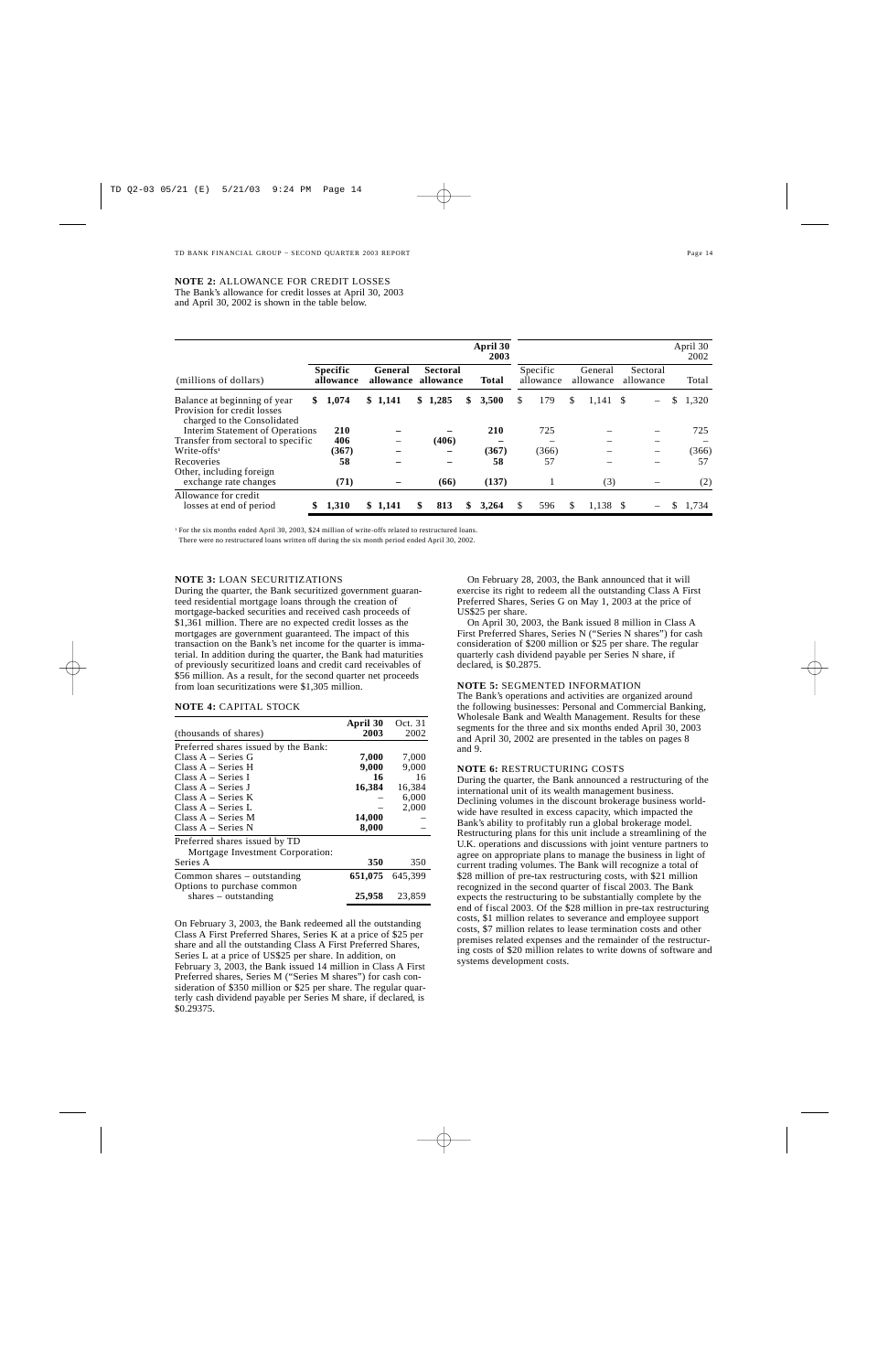During the quarter, the Bank also announced a restructuring of its U.S. equity options business in its Wholesale Bank. Dramatic volume and margin declines have had a significantly negative impact on this business. Consequently, the Bank determined that it was necessary to shift its strategy and focus solely on the equity options group centered in Chicago. As a result, the Bank recognized a total of \$72 million of pre-tax restructuring costs in the second quarter of fiscal 2003. Of the \$72 million in pre-tax restructuring costs, \$31 million relates to severance and employee support costs, \$10 million

relates to lease termination costs and other premises related expenses and the remainder of the restructuring costs of \$31 million relates to other expenses and revenue reserves directly related to the restructuring. The Bank expects the restructuring to be substantially complete by the end of fiscal 2004. However, if this restructuring plan does not meet expectations, the Bank will take further action that would include up to an additional \$50 million in restructuring costs.

As at April 30, 2003, the total unutilized balance of restructuring costs of \$74 million shown below is included in other liabilities in the Consolidated Balance Sheet.

| (millions of dollars)                         | Resources | Human |     | Real<br>Estate | Technology |    | Other | Total |
|-----------------------------------------------|-----------|-------|-----|----------------|------------|----|-------|-------|
| Balance at beginning of period                |           |       | JЭ. | 23             | S          |    |       | 27    |
| Restructuring costs arising during the period |           |       |     |                |            |    |       |       |
| Wholesale Bank                                |           | 31    |     | 10             |            | 4  | 27    | 72    |
| Wealth Management                             |           |       |     |                |            | 16 |       | 21    |
| Amount utilized during the period             |           |       |     |                |            |    |       |       |
| Personal and Commercial Banking               |           |       |     |                |            |    |       |       |
| Wholesale Bank                                |           | 20    |     |                |            |    |       | 28    |
| Wealth Management                             |           |       |     |                |            | q  |       | 13    |
| Balance at end of period                      |           | 14    |     | 29             |            | 11 | 20    | 74    |

### **NOTE 7:** GOODWILL IMPAIRMENT

During the quarter, the Bank reviewed the value of goodwill assigned to the international unit of its wealth management business and determined that an impairment in value existed in this business given that the Bank's ability to profitably run a global brokerage business has been impacted by declining volumes in the discount brokerage business worldwide. As a result, a goodwill impairment loss of \$274 million has been charged to income in the second quarter of fiscal 2003.

In addition, during the quarter, the Bank reviewed the value of goodwill assigned to its U.S. equity options business in its Wholesale Bank and determined that an impairment in value existed in this business given the dramatic volume and margin declines. The Bank determined that the benefits of the U.S. equity options acquisition in fiscal 2002 had not been realized. Consequently, a \$350 million pre-tax goodwill impairment charge was recognized in income in the second quarter of fiscal 2003 and a related future income tax asset of \$117 million was recorded for a net-of-tax charge of \$233 million.

### **NOTE 8:** GUARANTEES

A guarantee is defined to be a contract that contingently requires the Bank to make payments to a third party based on (i) changes in an underlying interest rate, foreign exchange rate, equity or commodity instrument, index or other variable, that is related to an asset, a liability or an equity security of the counterparty, (ii) failure of another party to perform under an obligating agreement, or (iii) failure of another third party to pay its indebtedness when due.

Significant guarantees that the Bank has provided to third parties include the following:

### **Financial and performance standby letters of credit**

Financial and performance standby letters of credit represent irrevocable assurances that the Bank will make payments in the event that a customer cannot meet its obligations to third parties and they carry the same credit risk, recourse and collateral security requirements as loans extended to customers.

### **Assets sold with recourse**

In connection with certain asset sales, the Bank typically makes representations about the underlying assets in which the Bank may have an obligation to repurchase the assets or indemnify the purchaser against any loss.

### **Credit enhancements**

The Bank guarantees payments to counterparties in the event that third party credit enhancements supporting asset pools are insufficient.

### **Written put options**

Written put options are agreements under which the Bank grants the buyer the future right, but not the obligation to sell, at or by a specified date, a specific amount of a financial instrument at a price agreed when the option is arranged and which can be physically or cash settled.

Written put options can be used by the counterparty to hedge foreign exchange, credit, commodity and interest rate risks. The Bank does not track, for accounting purposes, whether its clients enter into these derivative contracts for trading or hedging purposes and has not determined if the guaranteed party has the asset or liability related to the underlying. Accordingly, the Bank cannot ascertain which contracts are "guarantees" under the definition contained in the accounting guideline. The Bank employs a risk framework to define risk tolerances and establishes limits designed to ensure that losses do not exceed acceptable, predefined limits. Due to the nature of these contracts, the Bank cannot make a reasonable estimate of the potential maximum amount payable to the counterparties.

### **Indemnification agreements**

In the normal course of operations, the Bank provides indemnifications in agreements with various counterparties in transactions such as service agreements, leasing transactions, and agreements relating to acquisitions and dispositions. Under these agreements, the Bank may be required to compensate counterparties for costs incurred as a result of various contingencies such as changes in laws and regulations and litigation claims. The nature of the indemnification agreements prevents the Bank from making a reasonable estimate of the maximum potential amount that the Bank would be required to pay such counterparties.